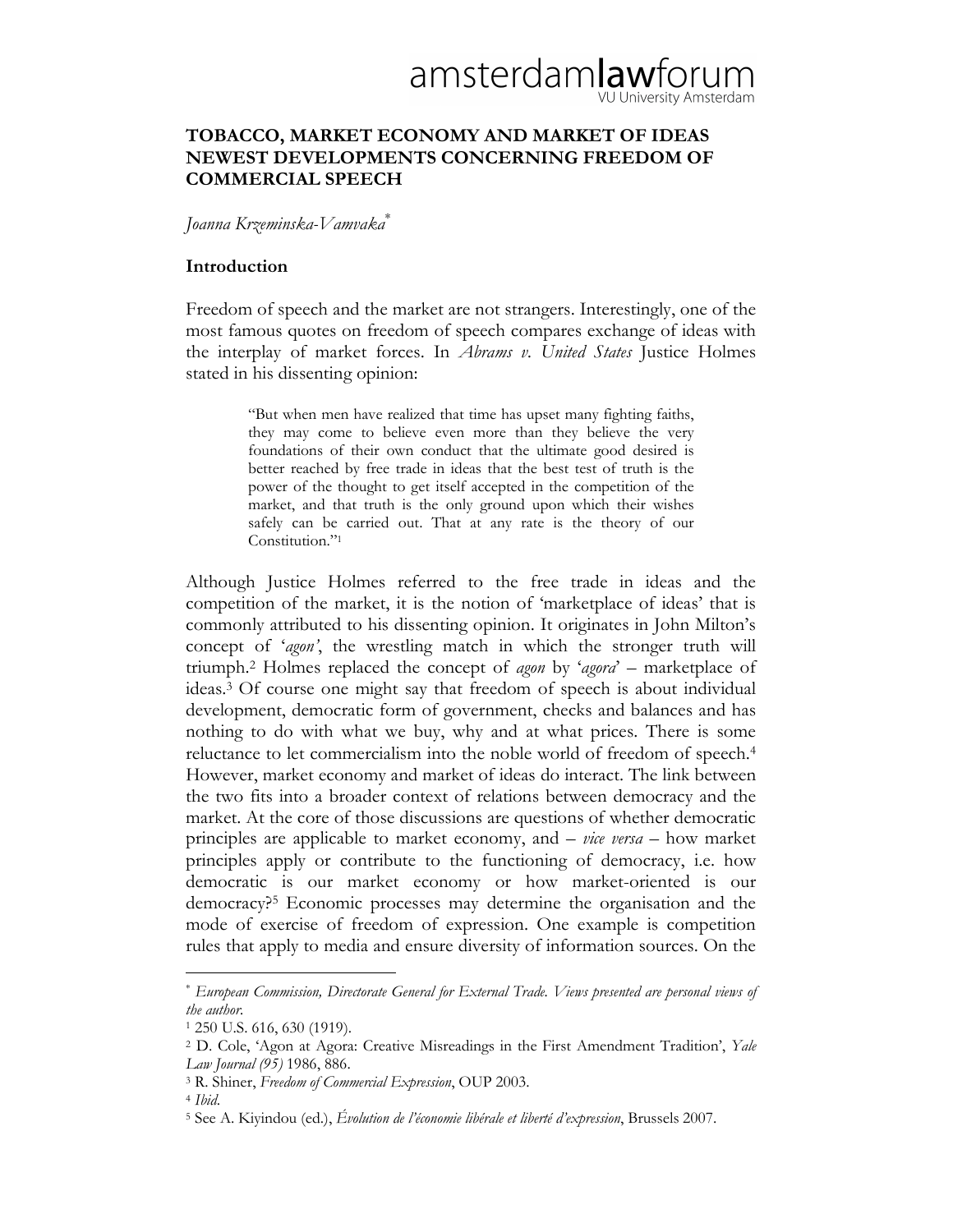other hand, freedom of expression can impact the market and define the behaviour of market operators. This aspect is reflected in the development of the commercial speech doctrine. It demonstrates how freedom of speech impacts unfair competition law and defines the boundaries of commercial speech that directly or indirectly promotes the commercial activity of the speaker.<sup>6</sup>

This paper does not purport to cover the broad territory of freedom of commercial speech. Its focus is to highlight the link between market and freedom of expression with reference to the newest developments in the area of tobacco advertising in several legal systems. The aim is to present how courts assess the limits of free speech rights of commercial speakers, thereby changing the dynamics of the market. Tobacco restrictions influence demand and consumption levels, but also force development of new advertising techniques. Freedom of speech impacts the market indirectly as a signpost on which those restrictions are judged with regard to the commercial speaker's right to speak and the consumer's right to receive information.

#### I. Market of Ideas in the European Common Market

The European Union, EU, as defined by the Treaty of Lisbon, is a particularly interesting place to discuss the interplay of market and freedom of expression. Formally speaking, the EU, is not a human rights organisation. It is an organisation of economic co-operation fostering market integration between its Member States (MSs). Fundamental rights were not originally part of the project and found their place in the EU's legal order as a consequence of judicial activism of the European Court of Justice, ECJ. It is thus interesting to see how democratic principles (and among those fundamental rights in particular) were gradually considered to be an indispensible element of the common market.

The discussion on the status of fundamental rights in the EU's legal order is linked to the everlasting debate on the EU's place on the continuum between international organisation and federal state. The EU is neither of those but it holds characteristics of both. The debate has resurfaced with the constitutional debate, the details of which need not to be repeated here. Linked to all those issues is the principle of supremacy of EU law, and here many groundbreaking judgments did concern fundamental rights. Solange,7 for example, is commonly perceived as a showcase of power play between Karlsruhe and Luxembourg as to who has the final say on the compatibility of national and European law. But on a different level it is an explicit

<sup>6</sup> E.g. commercial speech, in particular impact of freedom of speech on unfair competition law in Germany in J Krzeminska-Vamvaka, Freedom of Commercial Speech in Europe, Hamburg 2008.

<sup>7</sup> BVerfGE (Bundesverfassungsgericht (German Federal Constitutional Court) 37, 271 – Solange I; BVerfGE 73, 339 – Solange II.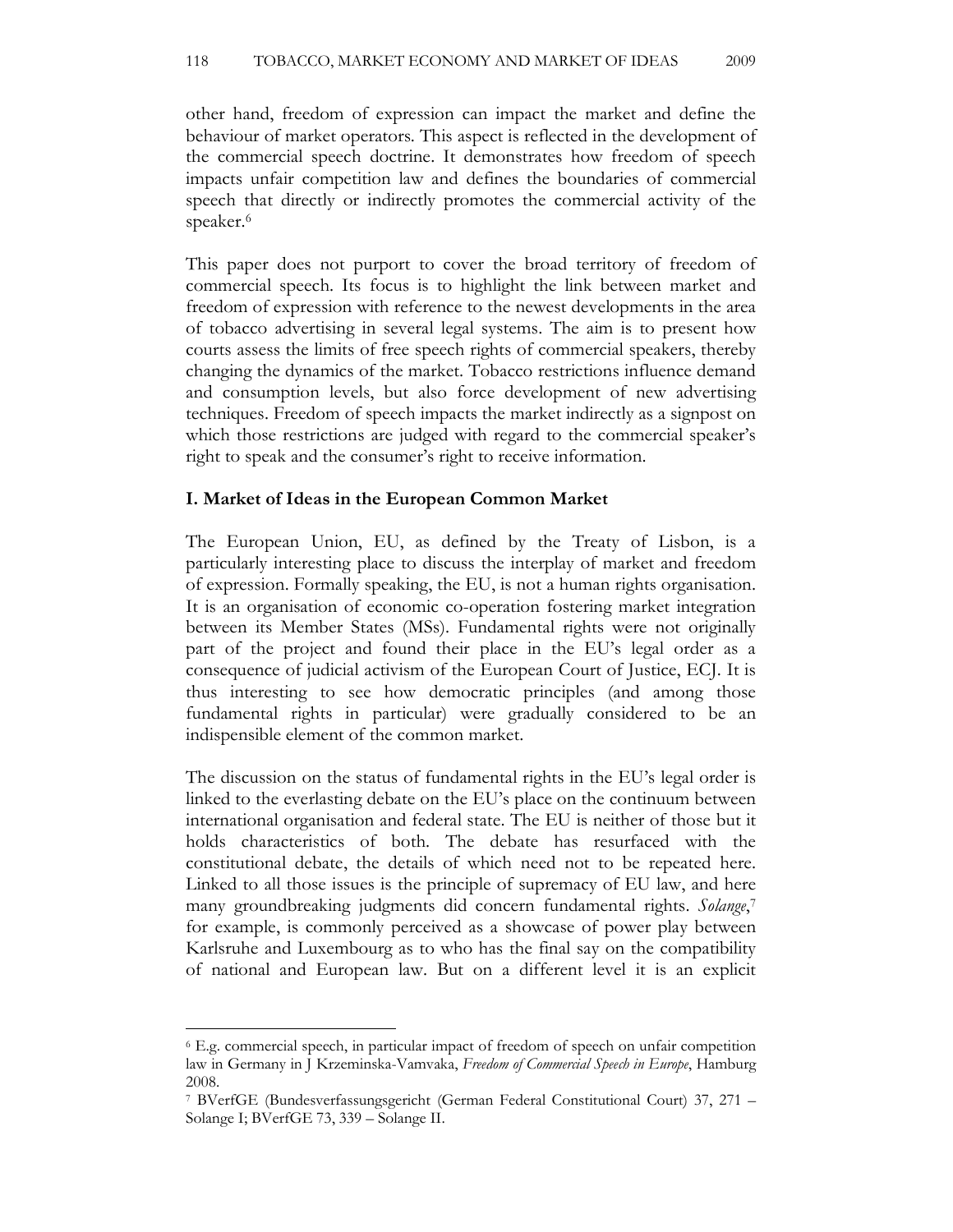recognition of the need to have fundamental rights as part of the construction of the common market.

# II. Treaty of Lisbon and the EU Charter of Fundamental Rights

The Treaty of Lisbon went through a rough patch. The last country to delay its ratification was the Czech Republic. Vaclav Klaus ratified the Treaty after the Czech Constitutional Court's ruling that it conformed to the Czech constitution.<sup>8</sup> With the Treaty of Lisbon the Charter will become a legally binding instrument. It should not however change much in terms of defining the scope of fundamental rights because the Charter's role is to confirm the existing judge-made catalogue of rights. The European Convention on Human Rights (ECHR) and the common constitutional traditions of MSs preserve their role in defining the EU fundamental rights. Article 11 of the EU Charter codifies the right to freedom of expression. It states that "[e]veryone has the right to freedom of expression. This right shall include freedom to hold opinions and to receive and impart information and ideas without interference by public authority and regardless of frontiers."

#### III. Commercial Speech in the EU

Although there is not much discussion on the constitutional status of commercial speech in the EU, it is acknowledged. The recognition is principally based on the inclusion of commercial speech within the realm of Article 10 ECHR. The ECHR has served as a source of inspiration in fleshing out the general principles of Community law and the standards of protection developed under the ECHR will continue to be transposed to the Union's legal order. All speech, whatever its content, comes within the realm of Article 10 ECHR.9 The key question is the range of permissible restrictions scrutinised under Article 10(2) ECHR.10 Compared to core (political or artistic) speech, the necessity test is less strict with regard to commercial statements.11 The states enjoy a wider margin of appreciation in commercial matters. This means that they may interfere with commercial speech to a greater extent than what would be allowed with regard to other kinds of expression (e.g. political speech). The EU Charter neither mentions commercial expression nor explicitly limits the protection to non-commercial (political, literary, artistic  $etc.$ ) statements. The protection accorded to commercial speech in the Union's law will continue to be based on standards

<sup>8</sup> For judgements of national courts concerning the Treaty of Lisbon see http://caselawpedia.wikidot.com (last accessed on 13 November 2009), an interactive database of European judgements of national courts.

<sup>&</sup>lt;sup>9</sup> Müller v. Switzerland (1988) 13 E.H.R.R. 212, para 27.

<sup>&</sup>lt;sup>10</sup> C.R. Munro, 'The Value of Commercial Speech', *Cambridge Law Journal* (3), 138 2003.

<sup>11</sup> Markt Intern Verlag GmbH and Klaus Beermann v Germany (1989) 12 E.H.R.R. 161; other cases include: Barthold v Germany (1985) 7 E.H.R.R. 383, Casado Coca v Spain (1994) 18 E.H.R.R. 1, Demuth v Switzerland (2004) 38 E.H.R.R. 20, Hertel v Switzerland (1998) 28 E.H.R.R 534, Jacubowski v Germany (1994) 19 E.H.R.R. 64, Stambuk v Germany (2003) 37 E.H.R.R. 42.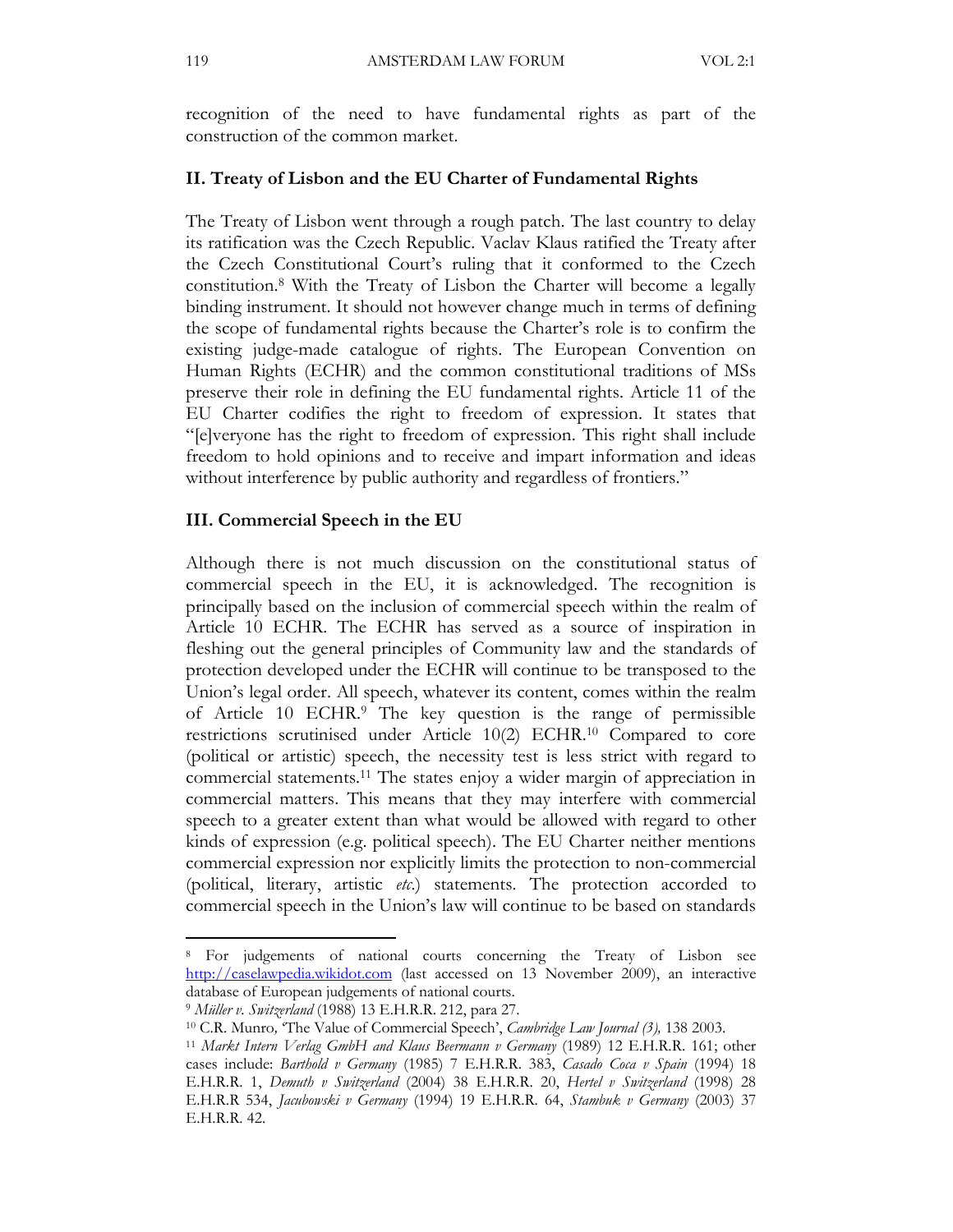developed under Article 10 ECHR. This is due to the fact that the right to freedom of expression has been construed (in terms of its wording) similarly to its concomitant in the ECHR. Moreover, according to Article 52 (3) of the Charter – in so far as it contains rights which correspond to those guaranteed by the ECHR, the meaning and scope of those rights shall be the same as those laid down by the Convention. This approach is reinforced in the light of the EU's accession to the ECHR (Article 6 TEU).

In the EU, three cases have been so far explicitly concerned with commercial speech: two challenges to Tobacco Advertising Directives (TED I<sup>12</sup> and TED II<sup>13</sup>) and the *Karner*<sup>14</sup> case. In the first Tobacco Advertising (I) case,<sup>15</sup> only the Advocate General (AG) mentioned commercial speech. The ECJ invalidated the directive holding that the legal basis for its adoption was inappropriate.

In the Tobacco Advertising I case the applicants submitted that "commercial speech such as advertising by which undertakings can give the public useful information about their products" comes within the realm of protection of Article 10 ECHR.16 The defendants on the other hand emphasised that freedom of expression is not absolute and Article 10(2) ECHR permits restrictions in the interest of public health.17 AG Fennely defined commercial speech as:

> "the provision of information, expression of ideas or communication of images as part of the promotion of a commercial activity and the concomitant right to receive such communication"<sup>18</sup>

He then advocated that commercial speech should receive protection in the Community law:

> "commercial expression should also be protected in Community law. Commercial expression does not contribute in the same way as political, journalistic, literary or artistic expression do, in a liberal democratic society, to the achievement of social goods such as, for example, the enhancement of democratic debate and accountability or

<sup>12</sup> Directive 98/43/EC of the European Parliament and of the Council of 6 July 1998 on the approximation of the laws, regulations and administrative provisions of the Member States relating to the advertising and sponsorship of tobacco products (OJ 1998 L 213, p. 9).

<sup>13</sup> Directive 2003/33/EC of the European Parliament and of the Council of 26 May 2003 on the approximation of the laws, regulations and administrative provisions of the Member States relating to the advertising and sponsorship of tobacco products (OJ 2003 L 152, p. 16).

<sup>&</sup>lt;sup>14</sup> Case C-71/02 Herbert Karner Industrie Auktionen GmbH and Troostwijk GmbH [2004] 2 CMLR 5.

<sup>15</sup> Case C-376/98 Germany v Parliament and Council [2000] ECR I-8419 ('Tobacco Advertising case I').

<sup>16</sup> Idem, para 54.

 $17$  *Idem*, para 55.

<sup>&</sup>lt;sup>18</sup> Opinion of Advocate General Fennelly, *Tobaco Advertising case I* (n 16 above), para 153.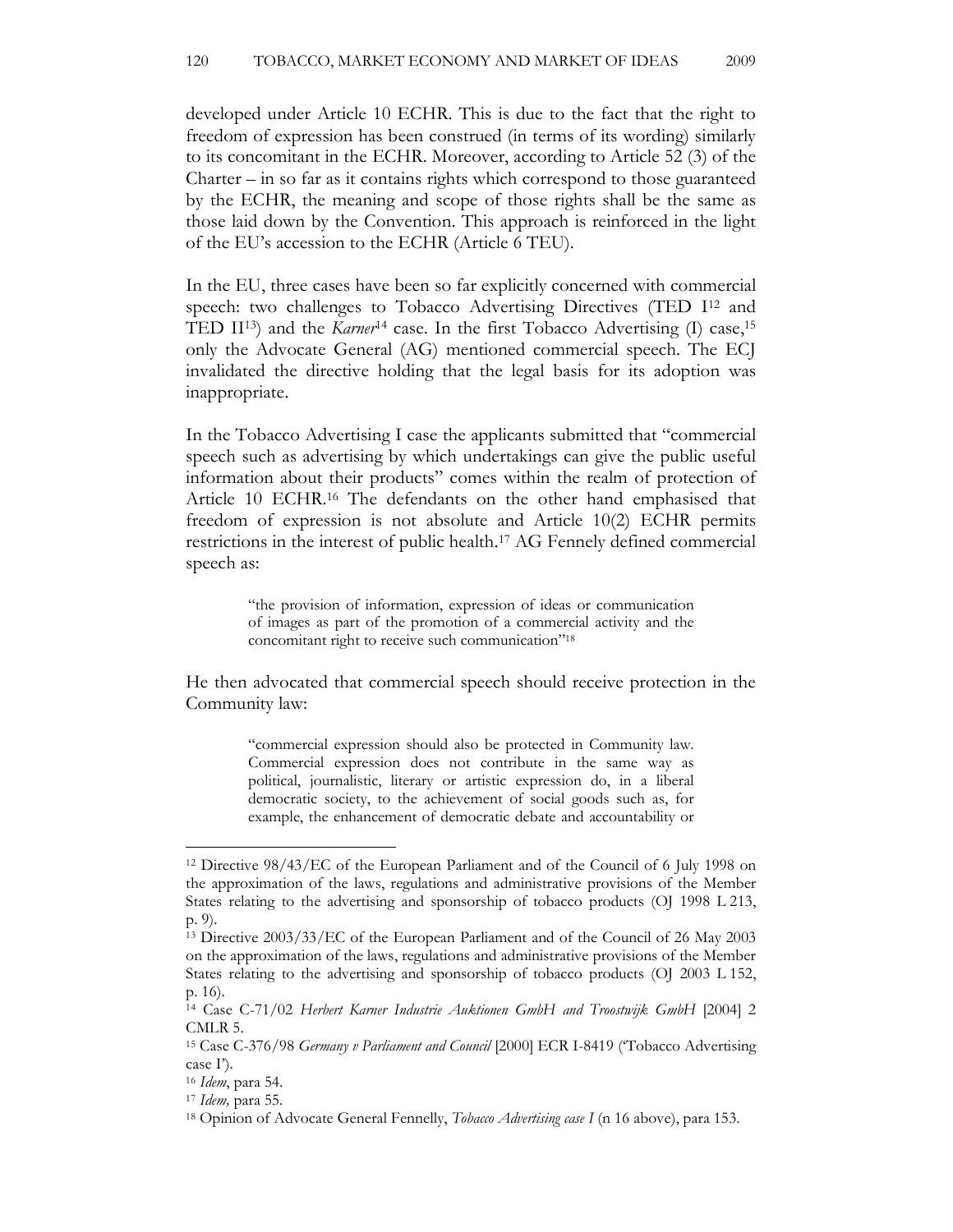the questioning of current orthodoxies with a view to furthering tolerance or change. However, in my view, personal rights are recognised as being fundamental in character, not merely because of their instrumental and social functions, but also because they are necessary for the autonomy, dignity and personal development of individuals. Thus, individuals' freedom to promote commercial activities derives not only from their right to engage in economic activities and the general commitment, in the Community context, to a market economy based upon free competition, but also from their inherent entitlement as human beings freely to express and receive views on any topic, including the merits of the goods or services which they market or purchase."<sup>19</sup>

According to this definition, commercial speech encompasses statements linked to the commercial promotion of products and services and is concerned with the achievement of price and sales-volume targets. This is one form of commercial speech, referred to as purely commercial speech. But commercial speech has different forms and variables. Another possible category is so-called mixed speech, which constitutes a blending of commercial self-interest and commentary on issues of public concern.<sup>20</sup>

When scrutinising the proportionality of legislative choices made by the institutions in complex fields, the ECJ has to examine whether the exercise of discretion is not vitiated by a manifest error or a misuse of powers or whether the institutions have not exceeded the limits of their discretion.<sup>21</sup> AG referred to the rules governing the imposition of restrictions on rights under the ECHR and distinguished between general rule and the specific case of commercial speech. As a matter of rule, restrictions imposed on rights have to be justified by a pressing social need.22 Commercial speech is a special case. The European Court of Human Rights (ECtHR) held that it could be restricted if competent authorities 'on reasonable grounds' considered that the restrictions were necessary.23 Similarly, in the RTL case, the AG Jacobs referred to two judgments of the ECtHR in *Casado Coca*<sup>24</sup> and VGT Verein Gegen Tierfabriken.<sup>25</sup> He stated that the ECtHR was willing to accept considerable restrictions on commercial advertising and that a wider

<sup>19</sup> Idem, para 154.

<sup>20</sup> See discussion in Krzeminska-Vamvaka (n 6 above).

<sup>&</sup>lt;sup>21</sup> Opinion of Advocate General Fennelly, *Tobaco Advertising case I* (n 16 above), para 157.

<sup>&</sup>lt;sup>22</sup> Sunday Times v United Kingdom (1979) 2 E.H.R.R. 245; Observer and Guardian v United Kingdom, (1992) 14 E.H.R.R. 153, para 70–1 (71. The adjective 'necessary' within the meaning of Article 10(2) of the Convention is not synonymous with 'indispensable' or as flexible as 'reasonable' or 'desirable', but it implies the existence of a pressing social need. 72. The notion of necessity implies that the interference of which complaint is made corresponds to this pressing social need, that it is proportionate to the legitimate aim pursued and that the reasons given by the national authorities to justify it are relevant and sufficient.); Barthold (n 12 above), para 55.

<sup>&</sup>lt;sup>23</sup> Opinion of Advocate General Fennelly, *Tobaco Advertising case I* (n 16 above), para 158; Markt Intern (n 12 above), para 37; Groppera Radio AG v Switzerland (1990) 12 E.H.R.R. 321, para 55.

<sup>24</sup> Casado Coca (n. 12 above).

<sup>25</sup> Vgt Verein Gegen Tierfabriken v Switzerland (2002) 34 E.H.R.R. 4.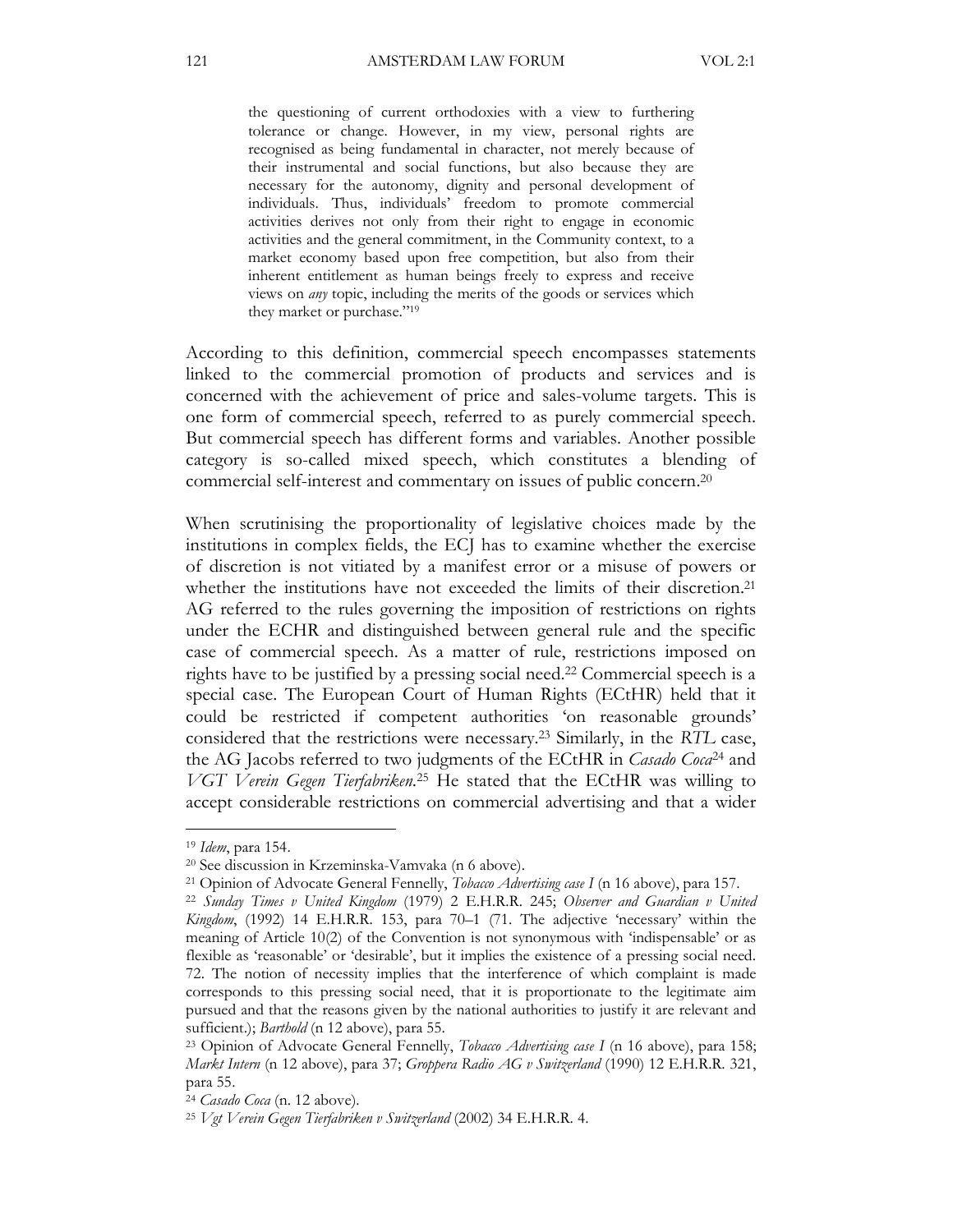margin of appreciation for national authorities was important, particularly in an area as complex and fluctuating as that of advertising.<sup>26</sup>

In the Tobacco Advertising I case, the AG justified different treatment of commercial and core speech by varying functions of different forms of expression and their interactions with more general public interest. He concluded that "political expression serves certain extremely important social interest (…) [whereas] commercial speech does not normally perform a wider social function of the same significance."<sup>27</sup> Consequently, he advocated that the Community approach to commercial speech should be similar to that applied under the ECHR:

> "where it is established that a Community measure restricts freedom of commercial expression, as the Advertising Directive clearly does, the Community legislator should also be obligated to satisfy the Court that it had reasonable grounds for adopting the measure in question in the public interest. In concrete terms, it should supply coherent evidence that the measure will be effective in achieving the public interest objective invoked – in these cases, a reduction in tobacco consumption relative to the level which would otherwise have obtained – and that less restrictive measures would not have been equally effective."<sup>28</sup>

In the *Karner* case the ECJ upheld the provisions of the Austrian Unfair Competition Law as reasonable in view of (1) the objectives pursued (consumer protection and fair trading) and (2) the commercial use of freedom of expression in a field as complex and fluctuating as that of advertising.<sup>29</sup>

#### IV. Selling Arrangements and Freedom of Movement of Goods

Advertising restrictions have also been challenged as incompatible with the TEC rules on freedom of movement of goods. In Familiapress<sup>30</sup> the ECJ invalidated an Austrian rule prohibiting magazines from publishing prize competitions (a German publisher was prevented from distributing its magazines with crossword puzzles for which readers could receive prizes). The Court held that because the content of magazines would have to be changed, the rule impaired market access. In  $De Agostini<sup>31</sup>$  a Swedish ban on TV advertising directed at children under 12 and a ban on commercials for skincare products was scrutinised. Under the Keck<sup>32</sup> formula the ECJ looked

<sup>&</sup>lt;sup>26</sup> Opinion of Advocate General Jacobs, Case C-245/01 RTL Television GmbH v Niedersächsische Landesmedienanstalt für privaten Rundfunk, [2003] ECR I-12489, para 54.

<sup>&</sup>lt;sup>27</sup> Opinion of Advocate General Fennelly, Tobacco Advertising case I (n 16 above), para 158.

<sup>28</sup> Idem, para 159.

<sup>29</sup> Karner (n. 15 above), para 51.

<sup>30</sup> Case C-368/95 Vereinigte Familiapress Zeitungsverlag- und Vertriebs GmbH v Heinrich Bauer Verlag [1997] ECR I-3689.

<sup>31</sup> Case C-34-36/95 Konsumentombudsmannen (KO) v De Agostini (Svenska° Forlag AB and TV-Shop i Sverige AB [1997] ECR I-3843.

<sup>32</sup> Cases C-267-268/91 Keck and Mithourand [1993] ECR I-6097.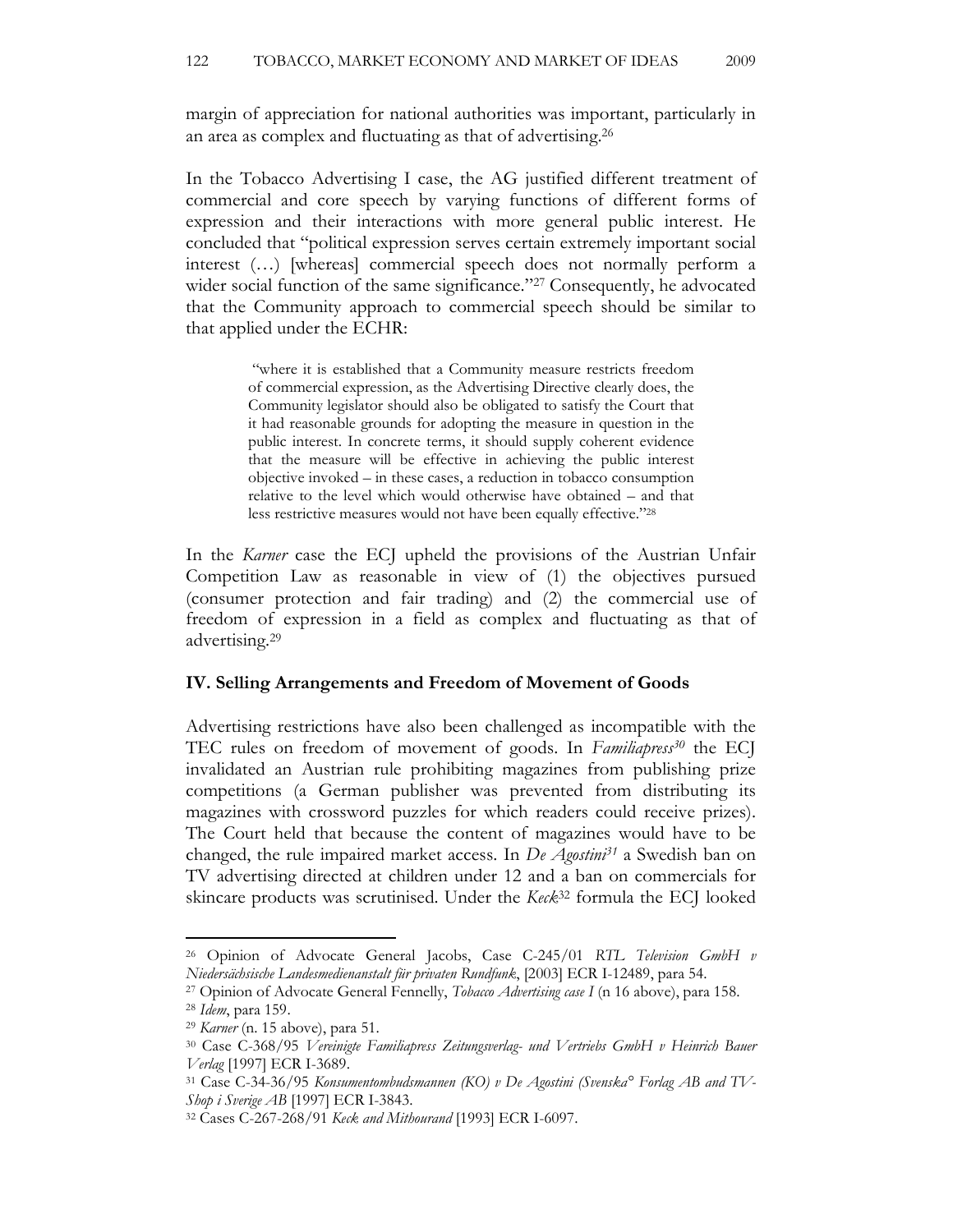at the question of whether (1) national measures applied to all traders operating within national territory and (2) whether they affected in the same manner, in law and fact, the marketing of domestic products and of those from other MSs. The ECJ noted, leaving it for the national courts to balance the conflicting interests in the framework of proportionality test, that De Agostini claimed that advertising was the only effective way of promotion. Another Swedish rule, prohibiting alcohol advertisements in magazines was challenged in *Gourmet*.<sup>33</sup> The ECJ noted that because consumption of alcohol depends on local habits and traditions, an advertising ban might have greater impact on products originating in other MSs and hence impair intra-Community trade.

Advertising bans or restrictions as well as other selling arrangements can potentially be harmful for the internal market because they impair market access or market penetration of imported products. Local brands would normally be better known so it is all the more important for foreign brands to be able to reach out to would-be buyers. But much will depend on the circumstances of a particular sector. For some products local brands might indeed be better known (e.g. beer), but some others might be dominated by <sup>∗</sup> European Commission, Directorate General for External Trade. Views presented are personal views of the author. 'international' brands and thus the problem of different effects on local and foreign brands might not be prominent.

#### V. Where There is Smoke, There is Fire? New Tobacco Challenges

Following the successful challenge of TAD I, the Parliament and the Council adopted a new Tobacco Advertising Directive (TAD II), which has been again challenged by Germany.34 This time around the ECJ remarked on the commercial use of freedom of speech.

The new TAD (II) was not expressly challenged as contravening the freedom of expression. Instead, the right to freedom of expression and Article 10 ECHR were introduced under the plea of breach of proportionality.35 The applicant contended first that the prohibitions were overbroad as they covered purely local or regional situations and in the rare cases where they applied to cross-border situations, the trade in question did not encounter any obstacles liable to justify prohibitions. Consequently, the applicant claimed that the prohibitions should only be applied to advertising media circulating between the MSs. The second claim related to the impairment of the freedom of expression.

<sup>33</sup> Case C-405/98 Konsumentombudsmannen (KO) v Gourmet International Products AB (GIP) [2001] ECR I-1795.

<sup>34</sup> C-380/03 Germany v European Parliament [2006] ECR I-11573 ('Tobacco Advertising case  $II'$ ).

<sup>&</sup>lt;sup>35</sup> Idem, para 129 et seq.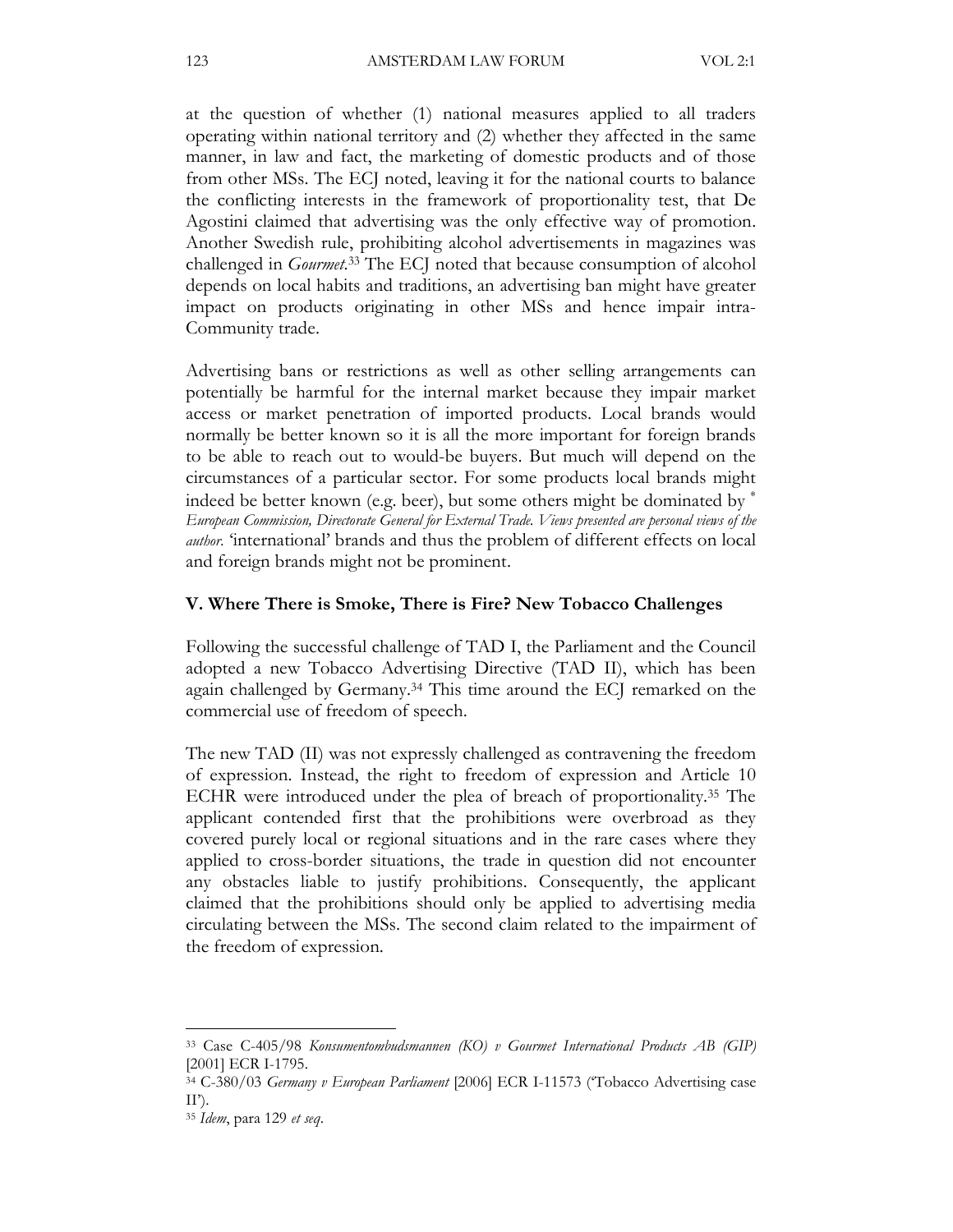Interestingly, the applicant did not allege that advertising restrictions as such infringed upon the right to freedom of speech, but pointed to the fact that advertising was a source of revenue for the press and thus an important guarantee of the freedom of expression and of the press.36 In that sense the EU challenge of tobacco advertising differs from its US or Canadian counterparts (see the discussion below) where advertising restrictions were scrutinised for conformity with the tobacco manufacturers' right to freedom of commercial expression.

The ECJ seems to, in principle, accept the loss of revenue argument as part of the freedom of speech analysis. A (standard) general statement about the importance of freedom of speech is followed by the presentation of the test applicable to core speech (limitations must be justified by public interest objectives, they have to be in accordance with the law, motivated by one or more of the legitimate aims under Article 10(2) ECHR and necessary in a democratic society, i.e. justified by a pressing social need and proportionate to the legitimate aim pursued).37 Only after that, the specific test for advertising as form of 'commercial use of freedom of expression' is restated after Karner:

> "the discretion enjoyed by the competent authorities in determining the balance to be struck between freedom of expression and the objectives in the public interest which are referred to in Article 10(2) of the ECHR varies for each of the goals justifying restrictions on that freedom and depends on the nature of the activities in question. When a certain amount of discretion is available, review is limited to an examination of the reasonableness and proportionality of the interference. This holds true for the commercial use of freedom of expression in a field as complex and fluctuating as advertising."<sup>38</sup>

The test for commercial speech differs from that applied to core (political, artistic) speech. It is first and foremost based on the scope of discretion enjoyed by the Community legislature, which  $-$  as the Court puts it  $-$  "must" be allowed a broad discretion in an area such as that involved in the present case, which entails political, economic, and social choices on its part, and in which it is called upon to undertake complex assessments."<sup>39</sup>

Under the proportionality principle the Court has to assess whether means employed are appropriate for attaining the objective pursued and do not go beyond what is necessary to achieve it.40 In view of the objective pursed

<sup>36</sup> Idem, para 131.

<sup>&</sup>lt;sup>37</sup> Idem, para 154, with reference to Case C-368/95 Vereinigte Familiapress Zeitungs- und Vertriebs GmbH v Heinrich Bauer Verlag [1997] ECR I-3689, para 26; Case C-112/00 Eugen Schmidberger, Internationale Transporte und Planzüge v Republic of Austria [2003] ECR I-5659, para 79; and Karner (n 15 above), para 50.

<sup>38</sup> Tobacco Advertising case II, in Idem, para 155.

<sup>39</sup> Idem, para 145.

<sup>&</sup>lt;sup>40</sup> Idem, para 144; see also Case 137/85 Maizena and Others v Bundesanstalt für landwirtschaftliche Marktordnung (BALM) [1987] ECR 4587, para 15; Case C-339/02 ADM Ölmühlen Others v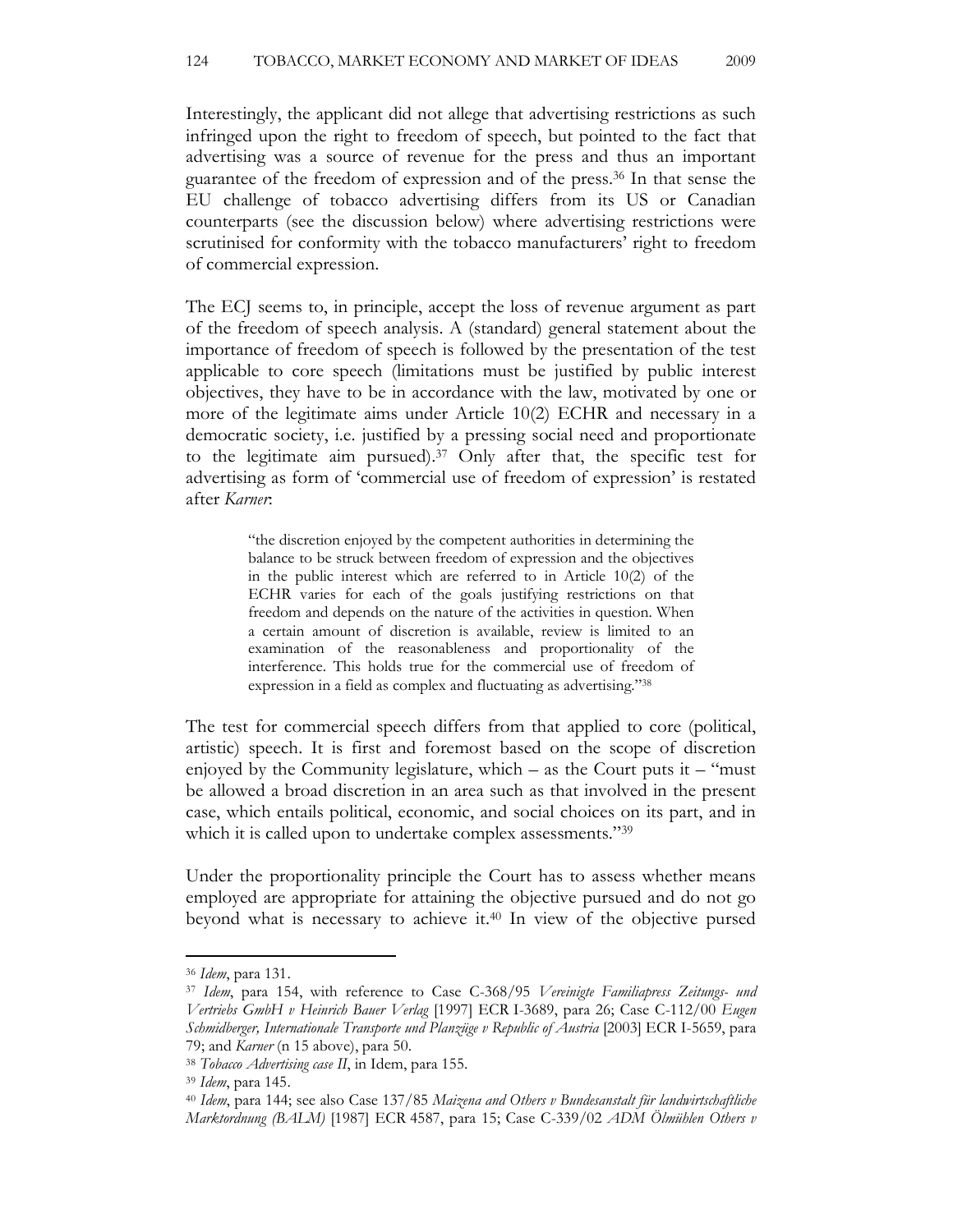(ensuring high level of human health), the ECJ held that challenged Articles 3 and 4 TAD II did withstand the proportionality test.

The Court expressly mentioned the fact that the prohibition of advertising in printed media did not extend to publications intended for professional tobacco traders or those published in third countries and not intended principally for the Community market.41 This statement suggests that the Court looks at the question of whether restrictions would leave open other channels of communication (or other opportunities for speech to take place). The argument was put forward by the Parliament and the Council, which claimed that they did not impose a total advertising ban.42 Further, the Court examined other alternatives, possibly less restrictive of the free speech rights, but concluded that the exemption for local or regional market would have destabilised the application of the prohibition (by making it uncertain and unsure) and would have thus endangered TAD's objectives.<sup>43</sup>

#### VI. European Central Hudson Test?

The first case in which the US Supreme Court recognised the constitutional status of commercial speech was Virginia Board.<sup>44</sup> Four years later in *Central Hudson*<sup>45</sup> the Court established a four-part test to scrutinise the restrictions on commercial speech and to determine if the regulation of truthful and non-misleading advertising about lawful activity is justified. The test established an intermediate standard of scrutiny reminiscent of that applied to content-neutral time, place, and manner regulations of speech.46 Under the rules established by the New York Public Service Commission the electrical utilities could not promote their services. The ban dated back to the times of severe fuel shortage and was meant to prevent electrical utilities from stimulating demand for electricity.47 Justice Powell delivered the opinion of the Court and stated that:

"At the outset we must determine whether the expression is protected by the First Amendment. For commercial speech to come within that provision, it at least must concern lawful activity and not be misleading. Next, we ask whether the asserted governmental interest is substantial. If both enquires yield positive answers, we must determine whether the

Bundesanstalt für landwirtschaftliche Marktordnung (BALM) [1993] ECR I-6473, para 15; and Case C-210/00 Käserei Champignon Hofmeister v Hauptzollamt Hamburg-Jonas [2002] ECR I-6453, para 59.

<sup>&</sup>lt;sup>41</sup> Tobacco Advertising case II, in Idem, para 148.

<sup>42</sup> Idem, para 140.

<sup>43</sup> Idem, para 149.

<sup>44</sup> Virginia State Board of Pharmacy v Virginia Citizens Consumer Council, Inc., 425 U.S. 748 (1976).

<sup>45</sup> Central Hudson Gas and Electricity Corporation v Public Service Commission, 447 U.S. 557 (1980).

<sup>&</sup>lt;sup>46</sup> KM Sullivan and G Gunther, First Amendment Law (New York 2003), 191.

<sup>47</sup> Central Hudson, 447 U.S. 557, 558 (1980).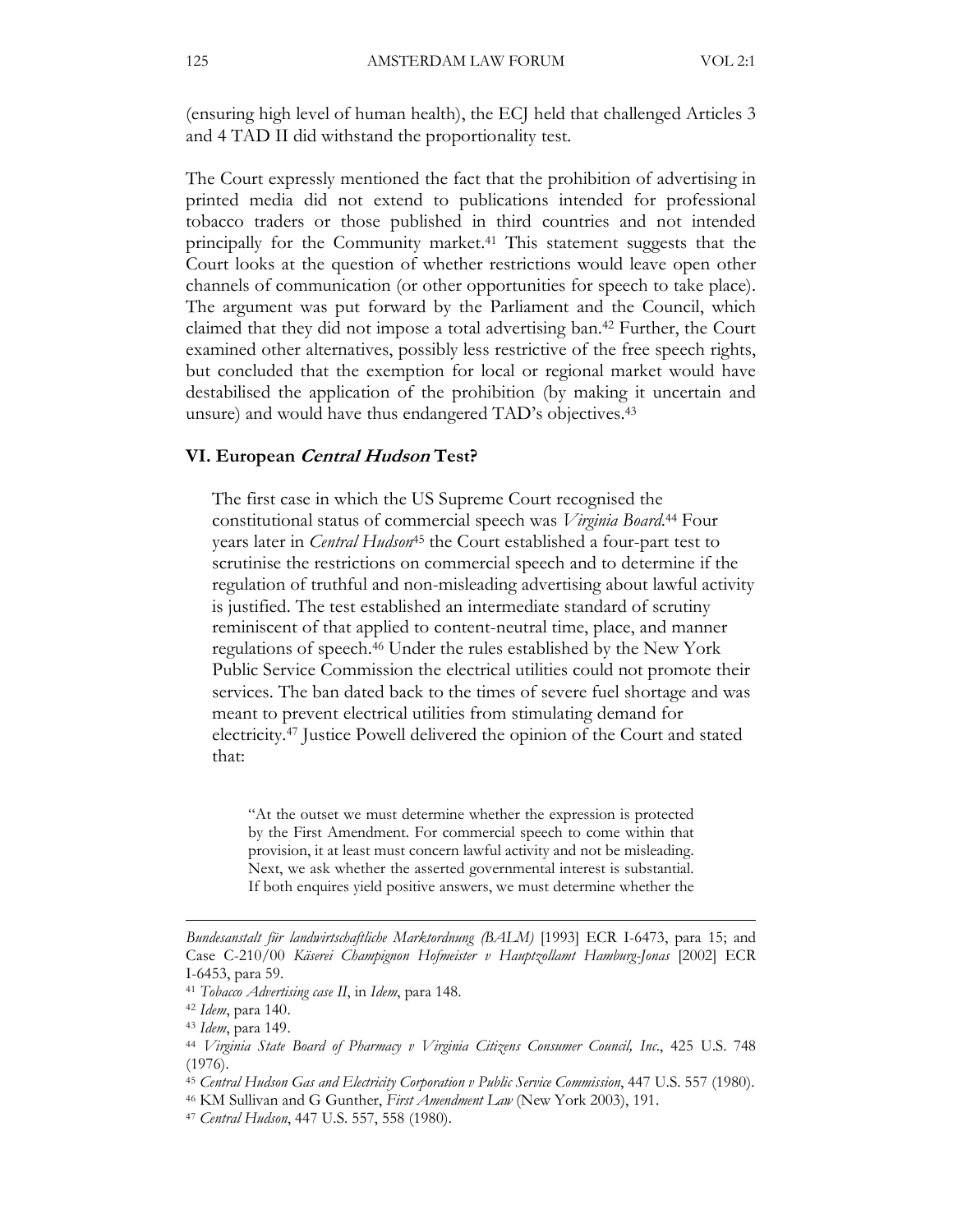regulation directly advances the governmental interest asserted, and whether it is not more than is necessary to serve that interest."<sup>48</sup>

Under the *Central Hudson* test, four questions have to be answered:

- (1) Does the ban concern truthful and non-misleading speech about lawful activity (government can prohibit false and misleading communications or those related to illegal activity)?
- (2) What is the substantial interest to be achieved by restrictions imposed on commercial speech?
- (3) Do the restrictions directly advance the state interest involved (ineffective or remote support for the government's purpose will not pass the test)?
- (4) Could the governmental interest have been served by less restrictive means?<sup>49</sup>

In Central Hudson the Public Service Commission claimed that the suppression of advertising served the state's interest in conserving energy. The ban failed on prongs 3 and 4. The US Supreme Court held that the Commission's order prevented Central Hudson from promoting energy efficient services, which could contribute to the reduction of energy demand. Therefore, the ban was considered unconstitutional to the extent to which the Commission's order suppressed speech that did not impair the state interest in energy conservation. Further, the Court noted that the Commission failed to demonstrate that its goal could not have been achieved by less restrictive means, for example by requiring the advertiser to include information about the efficiency of promoted services.

In Board of Trustees<sup>50</sup>, the Court further defined the last prong of the Central Hudson test (regulation should be 'no more than necessary'). It stated that:

> "what our decisions require is a ""fit' between the legislature's ends and the means chosen to accomplish those ends" — a fit that is not necessarily perfect, but reasonable; that represents not necessarily the single best disposition but one whose scope is "in proportion to the interest served"; that employs not necessarily the least restrictive means but (…) a means narrowly tailored to achieve the desired objective."<sup>51</sup>

The Supreme Court held that the government was not required to employ 'least restrictive alternative', but means that were reasonable and proportionate to the interest served.

<sup>48</sup> Idem, pp. 565–6.

<sup>49</sup> Idem, p.566.

<sup>50</sup> Board of Trustees of the State University of New York v Fox, 492 U.S. 469 (1989).

<sup>51</sup> Idem, p.479.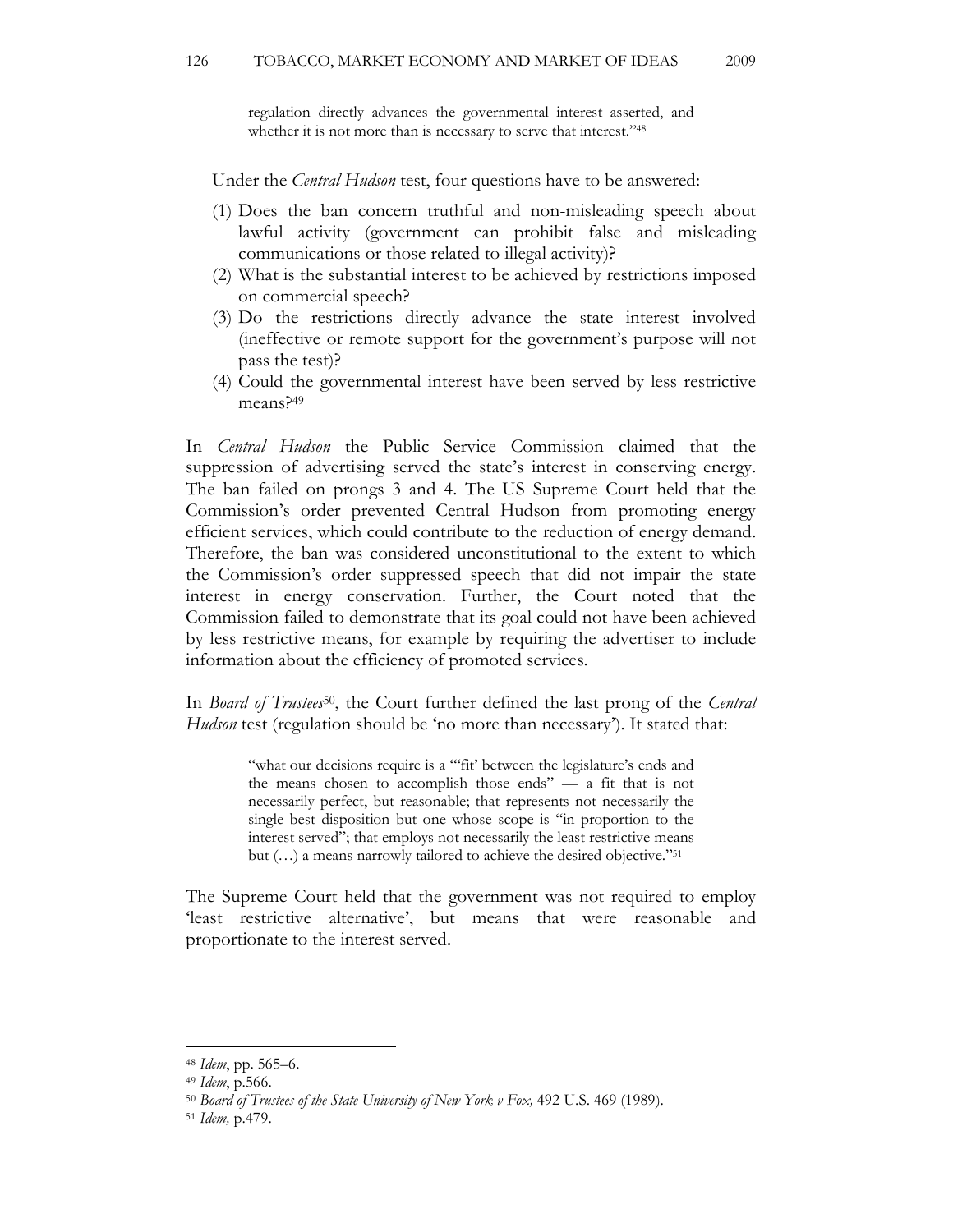#### VII. Tobacco Regulation in the US

On 22 June 2009, President Barack Obama signed the Family Smoking Prevention and Control Act (FSPCA).<sup>52</sup> The new Act grants the Food and Drug Administration (FDA) powers to regulate tobacco products, bans companies from promoting products as lower-risk alternatives to traditional tobacco unless the FDA certifies that their sale is likely to improve public health (Section 101), and mandates larger, more varied and more prominent warning labels on tobacco products (Sections 201, 204). The FSPCA tackles the risks related to sales and marketing of so-called modified risk tobacco products (any tobacco product that is sold or distributed for use to reduce harm or the risk of tobacco related disease associated with commercially marketed tobacco products).53 Restrictions on labelling and advertising will be the same for smokeless tobacco products. Limitations on the right to publicise the relative health risks of certain tobacco

(2) SPECIAL RULE FOR CERTAIN PRODUCTS.—

<sup>52</sup> Information on legislative history under

http://www.govtrack.us/congress/bill.xpd?bill=h111-1256 and the text of the act under http://frwebgate.access.gpo.gov/cgi-

bin/getdoc.cgi?dbname=111\_cong\_bills&docid=f:h1256enr.txt.pdf; http://www.npr.org/blogs/thetwo-

way/2009/08/tobacco\_makers\_sue\_over\_new\_fd.html; see also JH Adler, Philip Morris Gets Its Tobacco Bill,

http://article.nationalreview.com/?q=YWUwOTExZGNjNTlmNWM1OGZkOWNhY2 Q5ZTY5ODA3NTc=&w=MA (all accessed on 13 November 2009).

<sup>53</sup> Section 911 (g) MARKETING.—

<sup>(1)</sup> MODIFIED RISK PRODUCTS.— Except as provided in paragraph (2), the Secretary shall, with respect to an application submitted under this section, issue an order that a modified risk product may be commercially marketed only if the Secretary determines that the applicant has demonstrated that such product, as it is actually used by consumers, will—

<sup>(</sup>A) significantly reduce harm and the risk of tobacco related disease to individual tobacco users; and (B) benefit the health of the population as a whole taking into account both users of tobacco products and persons who do not currently use tobacco products.

<sup>(</sup>A) IN GENERAL.—The Secretary may issue an order that a tobacco product may be introduced or delivered for introduction into interstate commerce, pursuant to an application under this section, with respect to a tobacco product that may not be commercially marketed under paragraph (1) if the Secretary makes the findings required under this paragraph and determines that the applicant has demonstrated that—"(i) such order would be appropriate to promote the public health; ''(ii) any aspect of the label, labelling, and advertising for such product that would cause the tobacco product to be a modified risk tobacco product under subsection (b) is limited to an explicit or implicit representation that such tobacco product or its smoke does not contain or is free of a substance or contains a reduced level of a substance, or presents a reduced exposure to a substance in tobacco smoke; ''(iii) scientific evidence is not available and, using the best available scientific methods, cannot be made available without conducting long-term epidemiological studies for an application to meet the standards set forth in paragraph (1); and ''(iv) the scientific evidence that is available without conducting long-term epidemiological studies demonstrates that a measurable and substantial reduction in morbidity or mortality among individual tobacco users is reasonably likely in subsequent studies.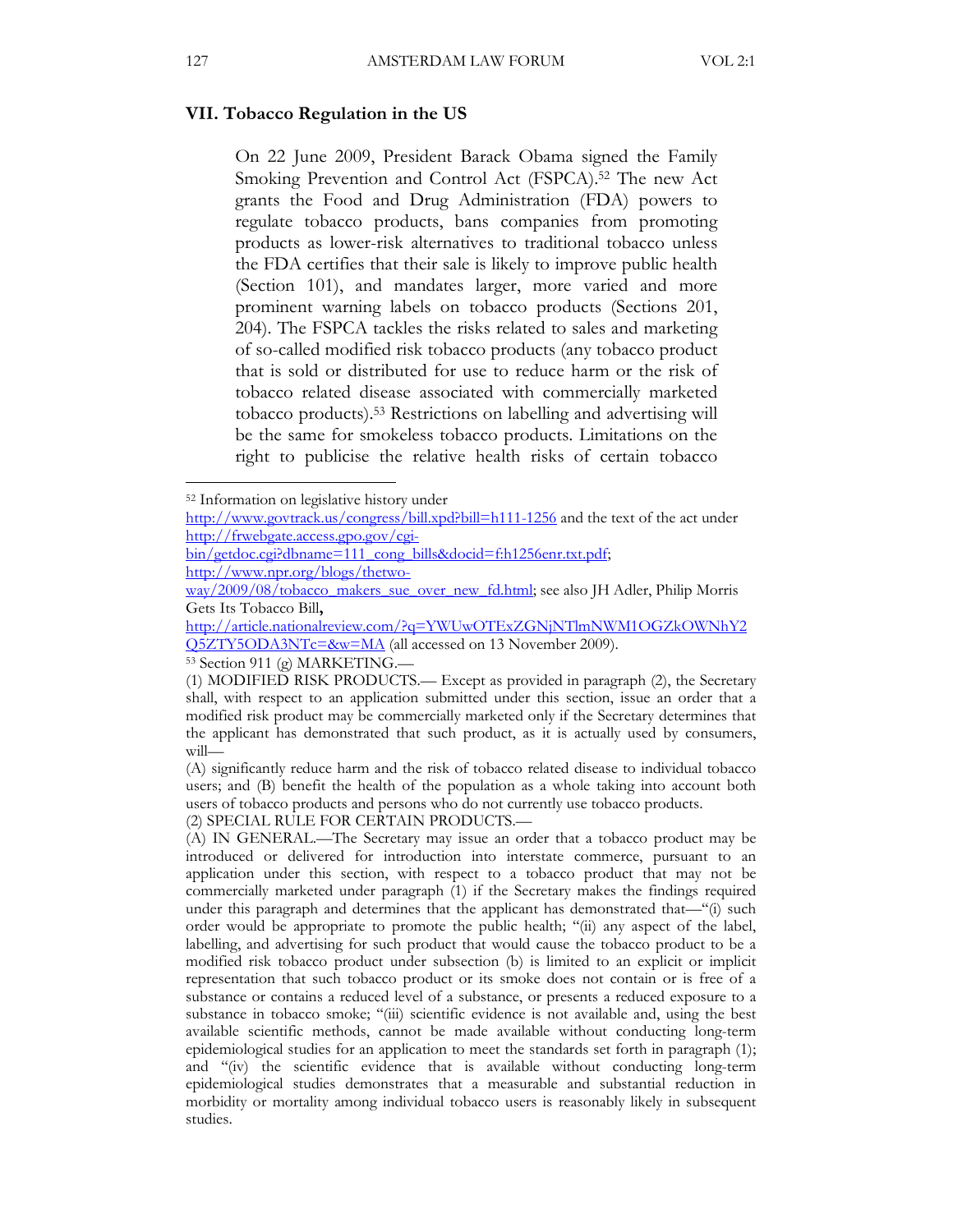products have become particularly controversial and were particularly criticised by tobacco manufacturers.<sup>54</sup>

FSPCA has been challenged this summer. The challenge might prove controversial and interesting at the same time. In their press statement Reynolds clarified that the suit did not challenge the decision to give FDA powers over tobacco products, but aimed at those provisions that "severely restrict the few remaining channels we have to communicate with adult tobacco consumers and, in our opinion, cannot be justified on any basis consistent with the demands of the First Amendment". <sup>55</sup> The most interesting part of the challenge will probably be the one concerning – as it seems – mixed speech, similar to that challenged in Kasky v Nike.<sup>56</sup> In the same statement we read that:

"The law also contains provisions that chill our ability to participate in the broader public policy dialogue over the future of tobacco products in this country. Reynolds believes that governments, public health officials, tobacco manufacturers and others can and should play a role in providing adult tobacco consumers with accurate information about the various health risks and comparative risks associated with the use of different tobacco and nicotine products. This suit seeks to confirm that Reynolds' ability to participate in that important dialogue has not been shut down."<sup>57</sup>

It is not clear which provisions of the new Act impose – in the plaintiff's view – such far-reaching restrictions on tobacco companies' freedom to participate in a public debate on risks associated with various tobacco products.

### VIII. In Search of Authorities…

l

Among authorities that could govern current litigation, the one that comes to mind first is the successful challenge of the provisions of Federal Cigarette Labelling and Advertising Act<sup>58</sup> (FCLAA) in Lorrilard Tobacco.<sup>59</sup> The US Supreme Court scrutinised regulation banning advertisements of cigarettes,

06 RJRT Co\_other\_tobacco\_manufacturers\_retailer\_file\_suit\_challenging\_provisions\_of FDA\_Tobacco\_Act.pdf (last accessed on 13 November 2009).

<sup>54</sup> http://online.wsj.com/article/SB125174788118073575.html?mod=googlenews\_wsj (last accessed on 13 November 2009).

<sup>55</sup> http://files.shareholder.com/downloads/RAI/714752953x0x315691/1ad6e56f-4b90- 4662-89ba-3e33de4e9882/2009-

<sup>56</sup> Nike v. Kasky, 539 U.S. 654 (2003); Marc Kasky v. Nike, Inc., et al., 27 Cal. 4th 939. <sup>57</sup> Ibid.

<sup>58</sup> http://uscode.house.gov/pdf/2007/2007usc15.pdf (last accessed on 13 November 2009).

<sup>&</sup>lt;sup>59</sup> Lorrilard Tobacco Co. v Reilly, 533 U.S. 525 (2001); other cases that could also be considered are Posadas de Puerto Rico Associates, dba Condado Holiday Inn v Tourism Company of Puerto Rico et al. (478 U.S. 328), concerning gambling advertising, or 44 Liquormart, Inc. v Rhode Island, 517 U.S. 484 (1996), concerning alcohol advertising.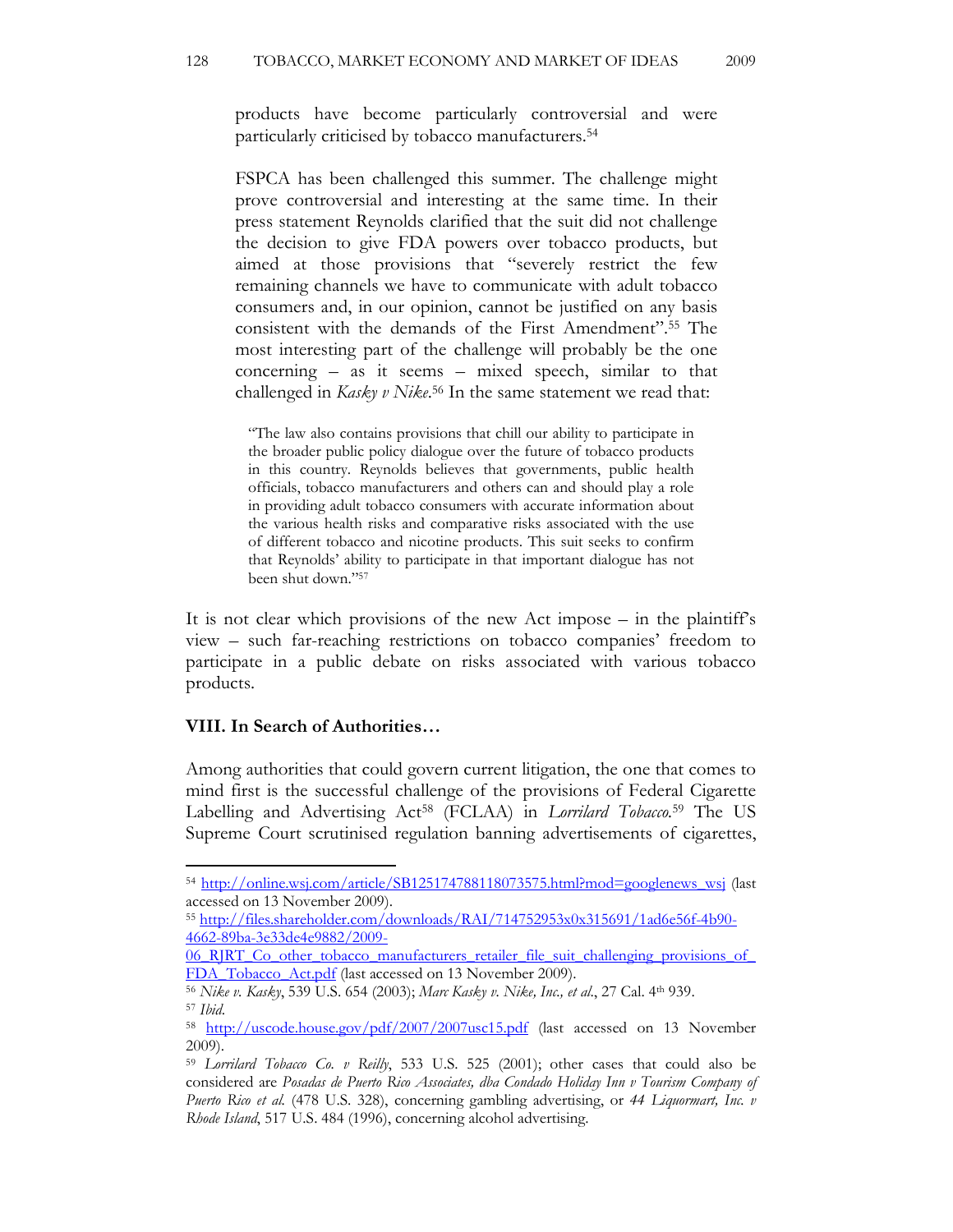smokeless tobacco and cigars within 1,000 feet of a school or a playground and requiring the indoor advertising to be placed at least five feet from the floor. Only the case of smokeless tobacco and cigars was considered, because of the FCLAA pre-emption clause, according to which cigarettes whose packages bore certain labels were not to be subject to any further requirements as regarded advertising or promotion. Regulations were struck down because – under the Supreme Court's interpretation<sup>60</sup> – the preemption clause prevented states and localities from imposing any further restrictions based on smoking and health. The new challenge of FSPCA will be seemingly different from Lorrilard because it is federal law imposing further restrictions on advertising. Obviously, some of the arguments related to smokeless tobacco and cigars might be used in the analysis of new restrictions.

On more general questions concerning commercial speech doctrine in the US the Justices divided over the question of whether Central Hudson test or strict scrutiny should be applied to truthful and non-misleading information (strict scrutiny requires compelling state interest and least restrictive means).

As far as smokeless tobacco and cigars were concerned, the Court applied the Central Hudson test. It recognised the asserted state interest of prevention of underage use of smokeless tobacco and cigars. The regulation failed, however on the fourth of the *Central Hudson* prongs. The Court found that the ban was not sufficiently narrowly tailored to meet the objective set. It was noted that the geographical range in certain areas would lead to a complete ban of advertising. The five feet requirement imposed on indoor advertisements failed on the 3rd and 4th prong. The Court noted that children could simply look up and see the advertisements. It then emphasised the interest of adults in receiving truthful information about lawful activity and stated that

> "[t]he uniformly broad sweep of the geographical limitation and the range of communications restricted demonstrate a lack of tailoring. The governmental interest in preventing underage tobacco use is substantial, and even compelling, but it is no less true that the sale and use of tobacco products is a legal activity. A speech regulation cannot unduly impinge on the speaker's ability to propose a commercial transaction and the adult listener's opportunity to obtain information about products".<sup>61</sup>

The Court also referred to another case – Reno v. American Civil Liberties<sup>62</sup> – concerning indecent speech on Internet and pointed out that the

<sup>&</sup>lt;sup>60</sup> For opposite view see opinion of Justice Stevens, *Lorrilard*, 533 U.S. 525, 592 et seq (2001).

<sup>61</sup> Lorillard, 533 U.S. 525, 528 (2001).

<sup>62</sup> Reno v American Civil Liberties Union, 521 U.S. 844 (1997).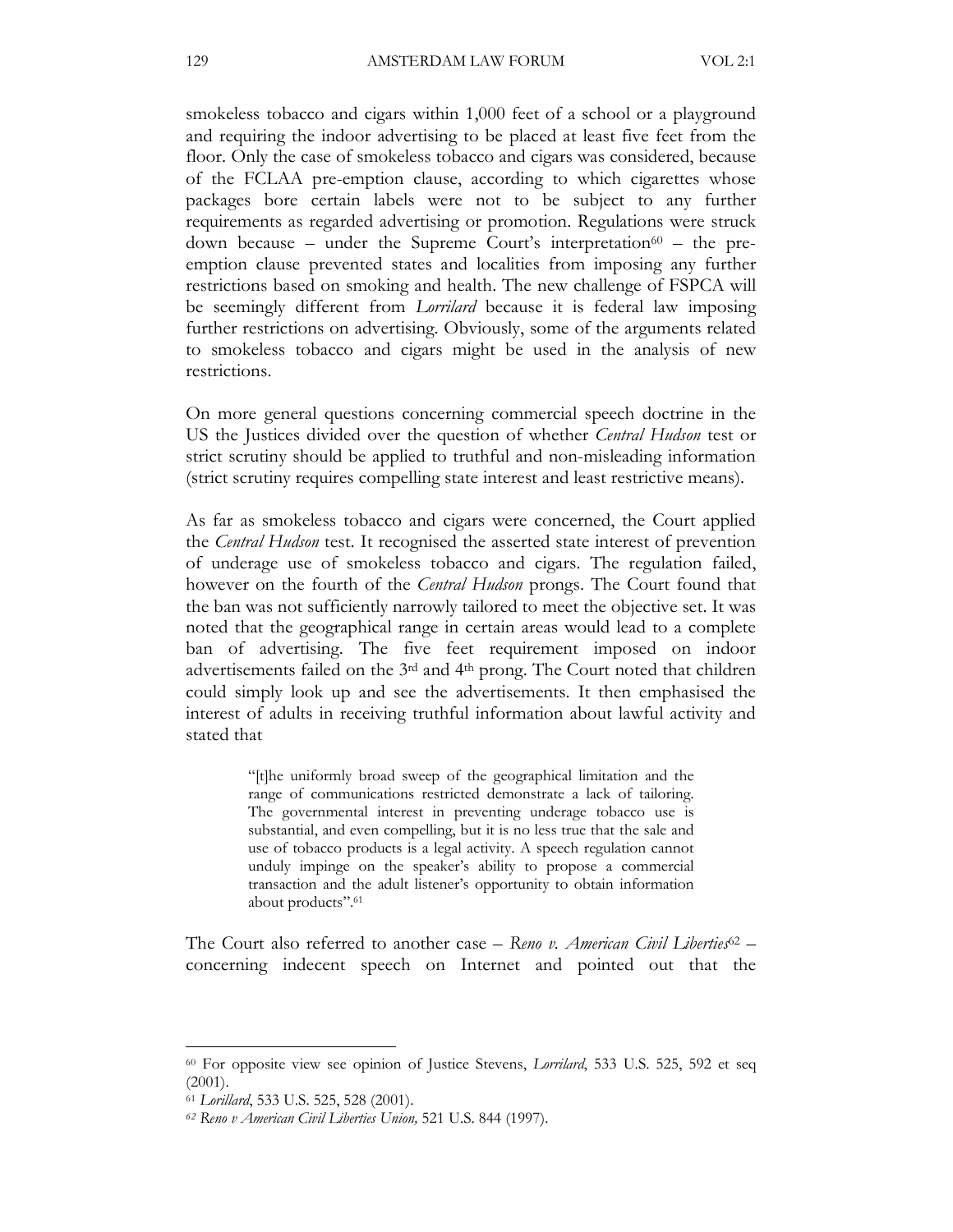government's protection of children "does not justify an unnecessarily broad suppression of speech addressed to adults".<sup>63</sup>

In the European analysis there is not much explicit discussion as to whether restrictions do not disproportionately inhibit adult speech in order to protect youth. This is due to the fact that the legislation is not exclusively focused on curbing or preventing youth smoking. The bans are imposed to protect public health and address public health problems. But the test applied when scrutinising the restrictions does incorporate the question of whether alternative channels of communication are left open. The same is true for Canada (see below).

#### IX. The Irish Controversy – Point-of-Sale Display Ban

As of July 2009, Ireland introduced a point-of-sale display ban on tobacco products. Similar bans have been introduced in Australia, Iceland, and some provinces of Canada.64 The Irish ban – the first European ban of this kind – has been introduced by a 2004 amendment of the 2002 Public Health (Tobacco) Act.65 Section 33 of the 2002 Act as amended in 2004 prohibits advertising of tobacco products. As prescribed by the EU Tobacco Advertising Directive II there are two exceptions to this rule, covering publications that are (1) printed or published, and primarily intended for sale or distribution in a state other than a Member State of the European Communities, or (2) directed solely at persons who carry on, in whole or in part, the business of selling or distributing tobacco products (Section 35 of 2002 Act as amended in 2004).<sup>66</sup> The point-of-sale display ban is regulated in Section 43 of the 2002 Act as amended in 2004. It requires vendors to keep cigarettes in a closed container or dispenser not visible or accessible to the customers.

#### X.1 Will the UK Follow?

A display ban has also been considered in the UK.67 The Health Bill 2009 currently goes through the legislative process.68 The arguments put forward

l

<sup>65</sup> See http://www.irishstatutebook.ie/2002/en/act/pub/0006/print.html and http://www.irishstatutebook.ie/2004/en/act/pub/0006/print.html; many details and further links can be found on an extremely informative webpage of Dr. Eoin O'Dell (http://www.cearta.ie/): http://www.cearta.ie/2009/10/smoke-gets-in-your-eyes-tobaccoadvertising-challenges/ (all websites last accessed on 13 November 2009). <sup>66</sup> http://www.irishstatutebook.ie/2002/en/act/pub/0006/print.html and

http://www.irishstatutebook.ie/2004/en/act/pub/0006/print.html (last accessed on 13 November 2009).

<sup>63</sup> Idem, p. 848.

<sup>64</sup> http://www.productdisplayban.com/Pages/Section1 (last accessed on 13 November 2009).

<sup>67</sup>http://services.parliament.uk/bills/2008-09/health.html;

http://www.guardian.co.uk/politics/2009/oct/11/labour-rebellion-tobacco-shops-bill; http://news.bbc.co.uk/2/hi/health/7771210.stm (all accessed in October 2009).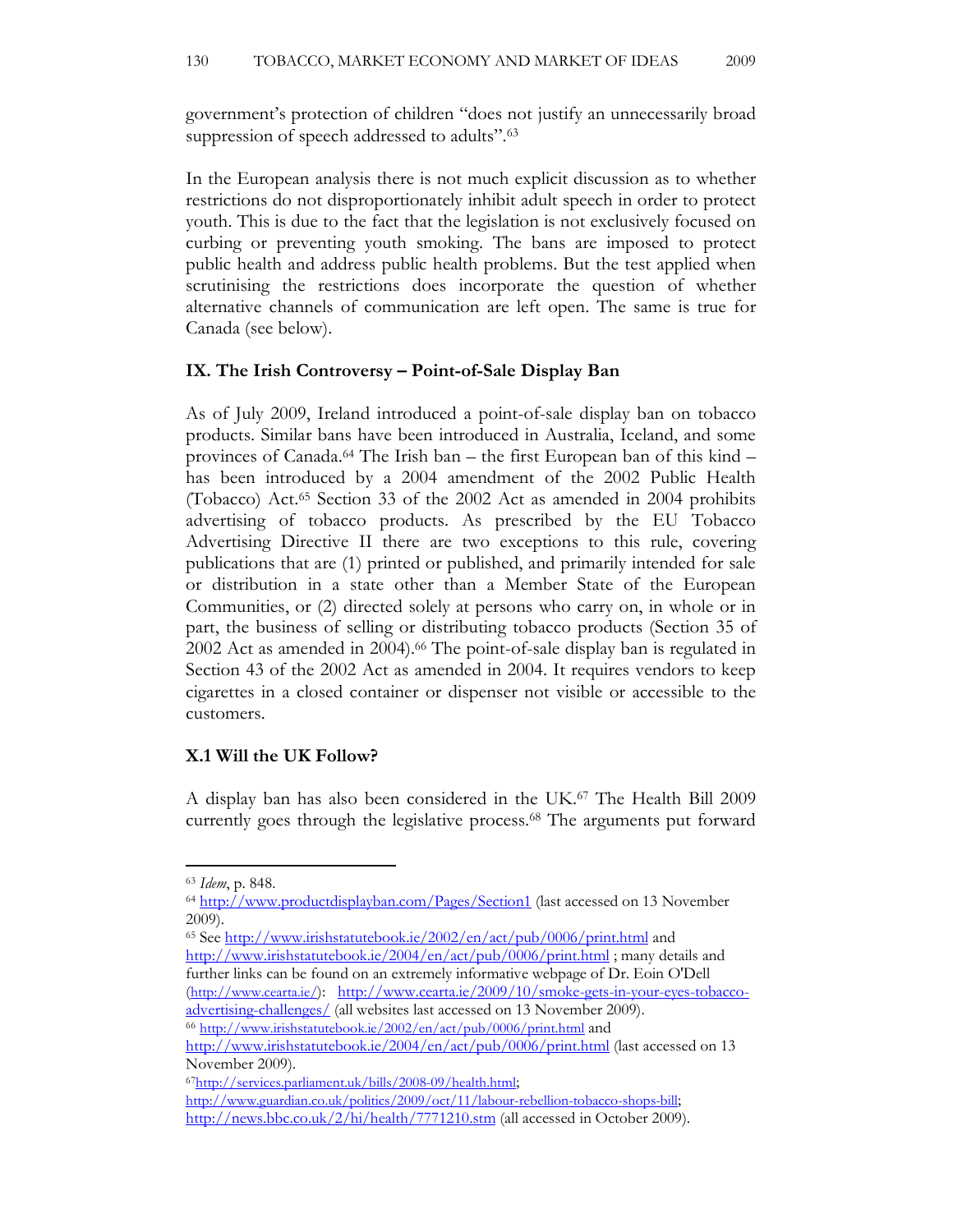by the opponents are similar to those raised in Ireland (see below). It has been pointed out that the ban would put small retail shops (convenience stores and newsagents) at a disadvantage as compared to dominant supermarkets.<sup>69</sup>

#### X.2 The Irish Ban Challenged

Philip Morris Limited and an independent retailer have recently challenged the Irish display ban. Plaintiffs claim that it severely restricts their ability to provide trade and services thus violating Irish constitutional and EU law.70 In particular they claim the ban to be anti-competitive "because it favours those manufacturers who already have a large market share through the sale of cheaper brands. (…) [I]f retailers are unable to display cigarettes, smokers are more likely to stick with the brands they currently buy."71 Analysis is of course difficult at this stage because the text of the claims is available only from short press articles but a few points do come to mind.

Unlike an advertising ban, a display ban does not target speech as such. At first sight it appears to be more a sales practice regulation. A ban on selfservice displays has been upheld in *Lorillard*. The US Supreme Court noted that ban on self-service sales required on the one hand that tobacco retailers placed tobacco products behind the counters and that customers had to have contact with salesperson before they were able to handle a tobacco product.<sup>72</sup> Although the Court recognised that tobacco manufacturers had cognisable speech interest in a particular means of displaying their product, it held that the self-service ban withstood First Amendment scrutiny.73 The Court noted that analysed provisions "regulate conduct that might have a communicative component, but Massachusetts seeks to regulate the placement of tobacco products for reasons unrelated to the communication of ideas."74 As a means of preventing unattended access to tobacco products without age verification, the self-service ban was held constitutional because the regulations "left open ample channels of communication" and thus did not constitute a significant impairment of adults' access to tobacco products.<sup>75</sup> However, one example of open communication channels given by the Court

<sup>71</sup>http://business.timesonline.co.uk/tol/business/industry\_sectors/consumer\_goods/article686001 3.ece, see also http://www.cearta.ie/2009/10/smoke-gets-in-your-eyes-tobacco-

<sup>68</sup>http://www.guardian.co.uk/politics/2009/oct/11/labour-rebellion-tobacco-shops-bill;

http://www.dh.gov.uk/en/Publicationsandstatistics/Legislation/Actsandbills/DH\_09328  $\Omega$  (both accessed in October 2009).

<sup>69</sup>http://business.timesonline.co.uk/tol/business/industry\_sectors/retailing/article6870260.ece (accessed in October 2009).

<sup>70</sup>http://www.philipmorrisinternational.com/PMINTL/pages/eng/press/pressreleaseTem plate.asp?ID= 1338177 (accessed October 2009).

advertising-challenges/ (both accessed in October 2009).

<sup>72</sup> Lorillard, 533 U.S. 525, 568 (2001).

<sup>73</sup> Idem, p. 528, 568 (2001) (with reference to Cincinnati v Discovery Network, Inc., 507 U.S. 410).

<sup>74</sup> Idem, p. 569.

<sup>75</sup> Idem, p. 569.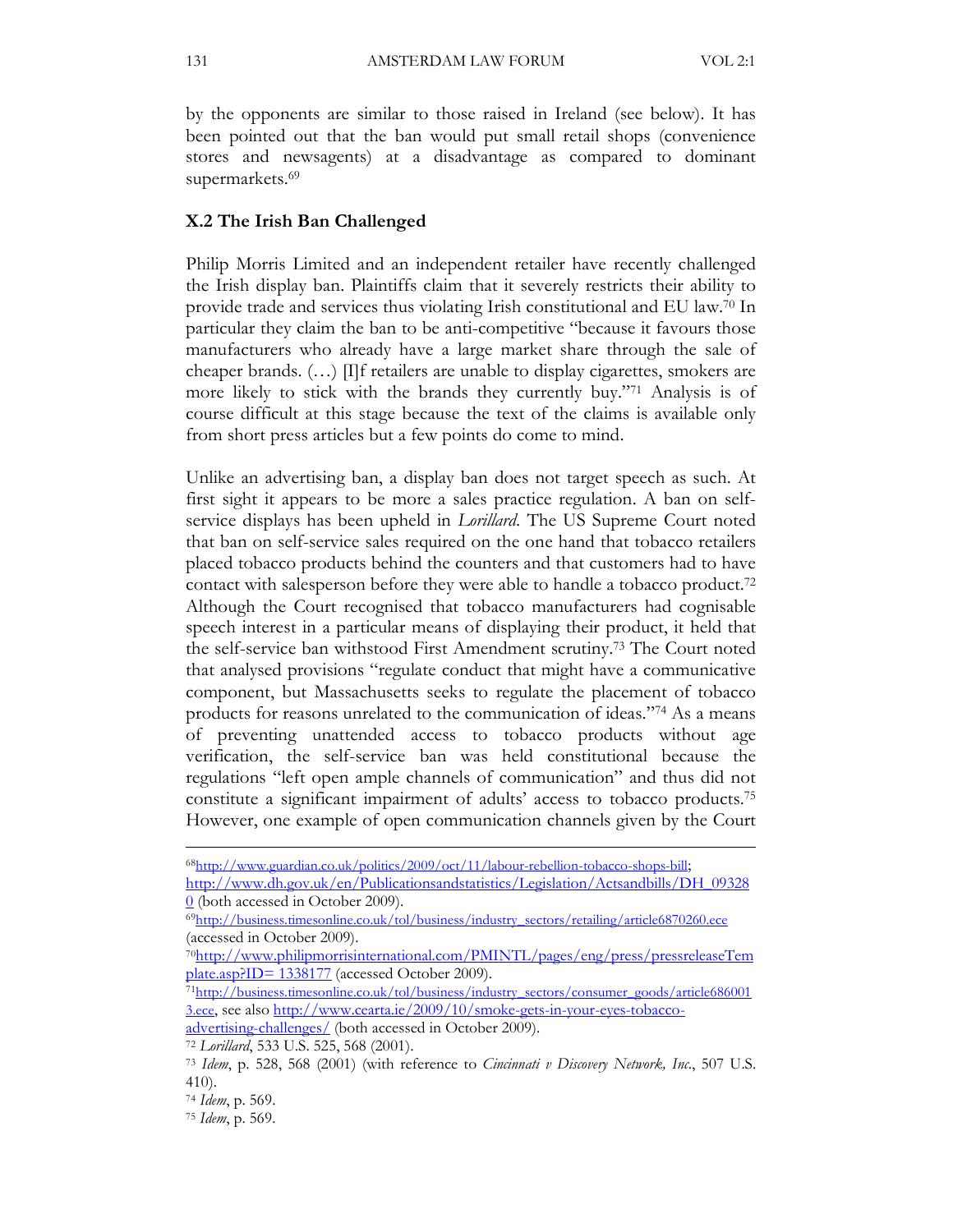was that the retailers could place on display empty tobacco packages or display those in areas accessible only to sales personnel.76 Unlike the recent Irish ban, the Massachusetts self-service ban was not a total display ban.

A total display ban is particularly restrictive because it virtually precludes communication through display of products. Possible analysis here might include questions of availability of alternative avenues of communication. Two points are important in that regard.

The Irish ban is not a total advertising ban. On this point the Irish courts may refer to the Tobacco Advertising II judgment of the ECJ, where the Court analysed whether there were other opportunities for speech to take place. One of the elements due to which the EU tobacco-advertising ban withstood the proportionality test was that the TAD II allowed advertising to professional tobacco traders or in publications intended for countries outside of the EU. Possibilities to advertise other than by display of products could be considered as sufficient, i.e. leaving open alternative channels of communication.

Further, according to section 43(5) of 2002 Act as amended in 2004, the salesperson can show to the customer either (1) one packet of each tobacco product sold by them or a reproduction thereof, or (2) a pictorial list consisting of visual images of packets of the tobacco products.77 Cigarette menus in shops with pictures of cigarette boxes and prices could be viewed as sufficient in terms of other communication avenues. Section 43(4)(b) prohibits displays indicating that tobacco products are sold at particular premises, but Section  $43(4)(c)(ii)$  orders that a sign informing the public that tobacco products may be sold at particular premises to the persons who have attained the age of 18 years. Through this sign would-be customers can be informed that tobacco products are sold at a particular shop. Details are to be determined in administrative provisions. Relevant advertising messages can still be placed on packages.

All will depend on how Irish courts will balance the objective pursued by the legislator and the means employed to achieve it. Keeping in mind that under EU law the reasonableness test applies, one possibility here would be to prove (e.g. by studies) the impact of displays on (youth?) choices to start smoking.

# XI. Canada

<sup>76</sup> Idem, p. 570.

<sup>77</sup> http://www.irishstatutebook.ie/2002/en/act/pub/0006/print.html and

http://www.irishstatutebook.ie/2004/en/act/pub/0006/print.html (last accessed on 13 November 2009); there are some restrictions concerning those images: (I) each such image is not greater in size than the size of the packet concerned, (II) the list does not contain more than one image of the same product, and (III) the list or each such image contains a warning in such form and of such a type as may be prescribed by those regulations.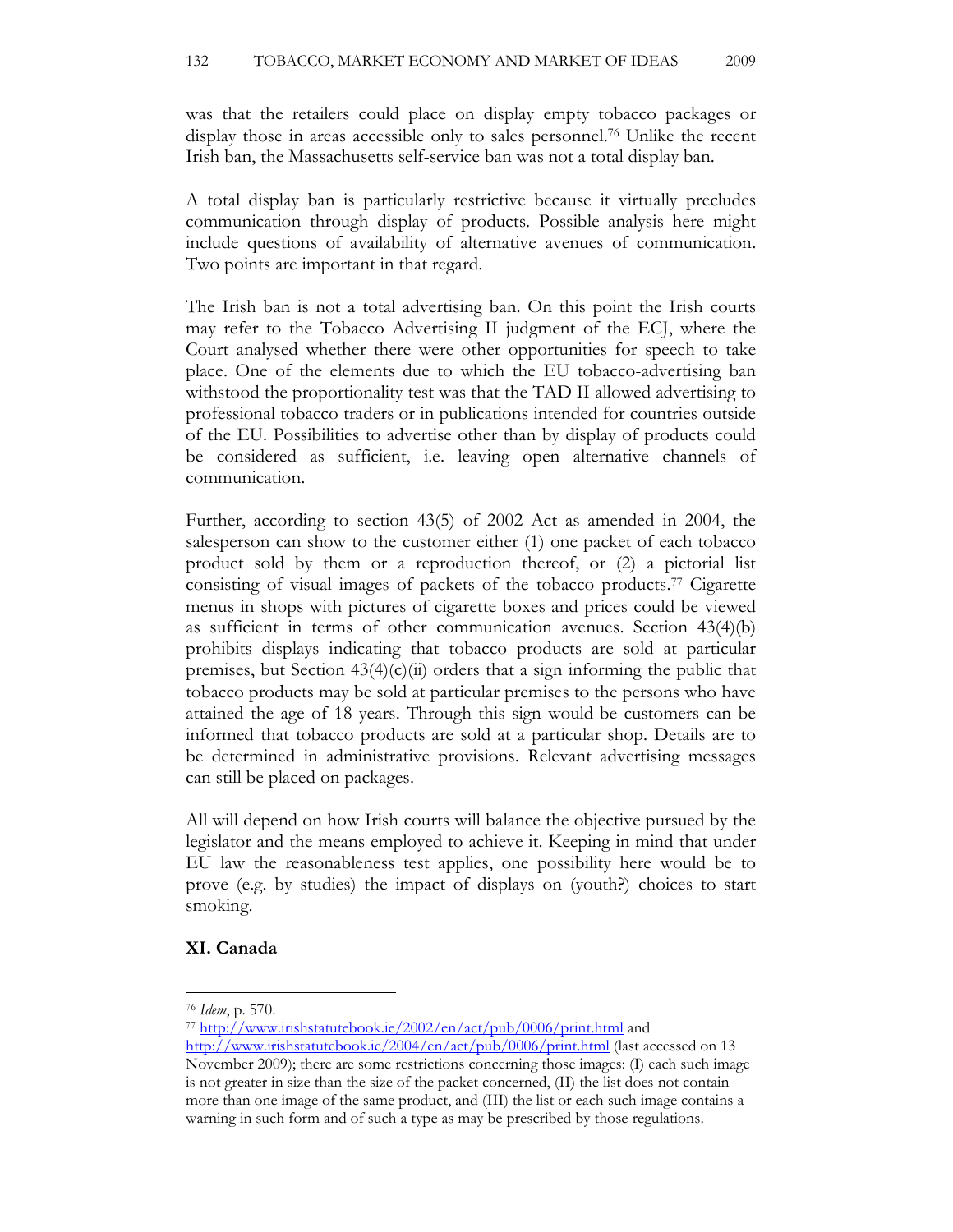Tobacco advertising restrictions were also subject to constitutional review in Canada. In 1995, in the prominent RJR-MacDonaldi<sup>78</sup> case, the Supreme Court of Canada invalidated the provisions of the Tobacco Products Control Act.<sup>79</sup> The Act imposed prohibition of advertising and promotion of tobacco products and required warning labels on packaging. It did not withstand constitutional review because of the government's failure to properly justify the restrictions on freedom of speech (e.g. failure to demonstrate that less intrusive measures were available). The government lost the case because it did not provide sufficient evidence to support its claim. Although the Court held that the legislator did not have to present scientifically precise proof in order to justify restrictions "the absence of virtually any proof was fatal to the government's case".<sup>80</sup> Following RJR-MacDonald a new Tobacco Act<sup>81</sup> was passed and again challenged in *JTI-Macdonald*.<sup>82</sup> But in the new case the government presented an abundance of detailed evidence in order to justify the limits on the right to free expression.83 The Court noted that the legislator demonstrated "increased understanding of the means by which tobacco manufacturers seek to advertise and promote their products and by scientific insights into the nature of tobacco addiction and its consequences".<sup>84</sup>

An interesting aspect related to the evidence presented by the government in the new case was the references to the sophistication and subtlety of tobacco advertising. Especially with regard to lifestyle advertising (the petitioners claimed that the prohibition of lifestyle advertising was too vague and overbroad) the Court referred to the sophistication evidenced by examples of tobacco advertising presented to it.<sup>85</sup>

The legal framework to assess the admissibility of restrictions on freedom of speech is quite similar to the European one. It requires a proportionality analysis of whether the limits are reasonable, prescribed by law and demonstrably justified in a free and democratic society (Section 1 of the Canadian Charter of Rights and Freedoms<sup>86</sup>). Hence, the courts will analyse the following elements:

(1) the purpose of the law imposing restrictions (it must be important (pressing and substantial87),

(2) the rational connection between the means and objective,

<sup>78</sup> RJR-MacDonald Inc. v Canada (Attorney General), [1995] 3 S.C.R. 199.

<sup>79</sup> S.C. 1988, c. 20.

<sup>80</sup> Canada (Attorney General) v JTI Macdonald Corp., [2007] 2 S.C.R. 610, 2007 SCC 30, para 6. <sup>81</sup> S.C. 1997, c. 13.

<sup>82</sup> JTI Macdonald Corp., supra note 81.

<sup>83</sup> Idem, para 8.

<sup>&</sup>lt;sup>84</sup> Idem, para 9; further references to the quality and amount of evidence presented by the government in paras 114, 135, 137.

<sup>&</sup>lt;sup>85</sup> Idem, paras 93, 114 (the record is replete with examples).

<sup>86</sup> See http://laws.justice.gc.ca/en/charter/1.html (last accessed on 13 November 2009).

<sup>87</sup> R v Oakes, [1986] 1 S.C.R. 103, p. 139.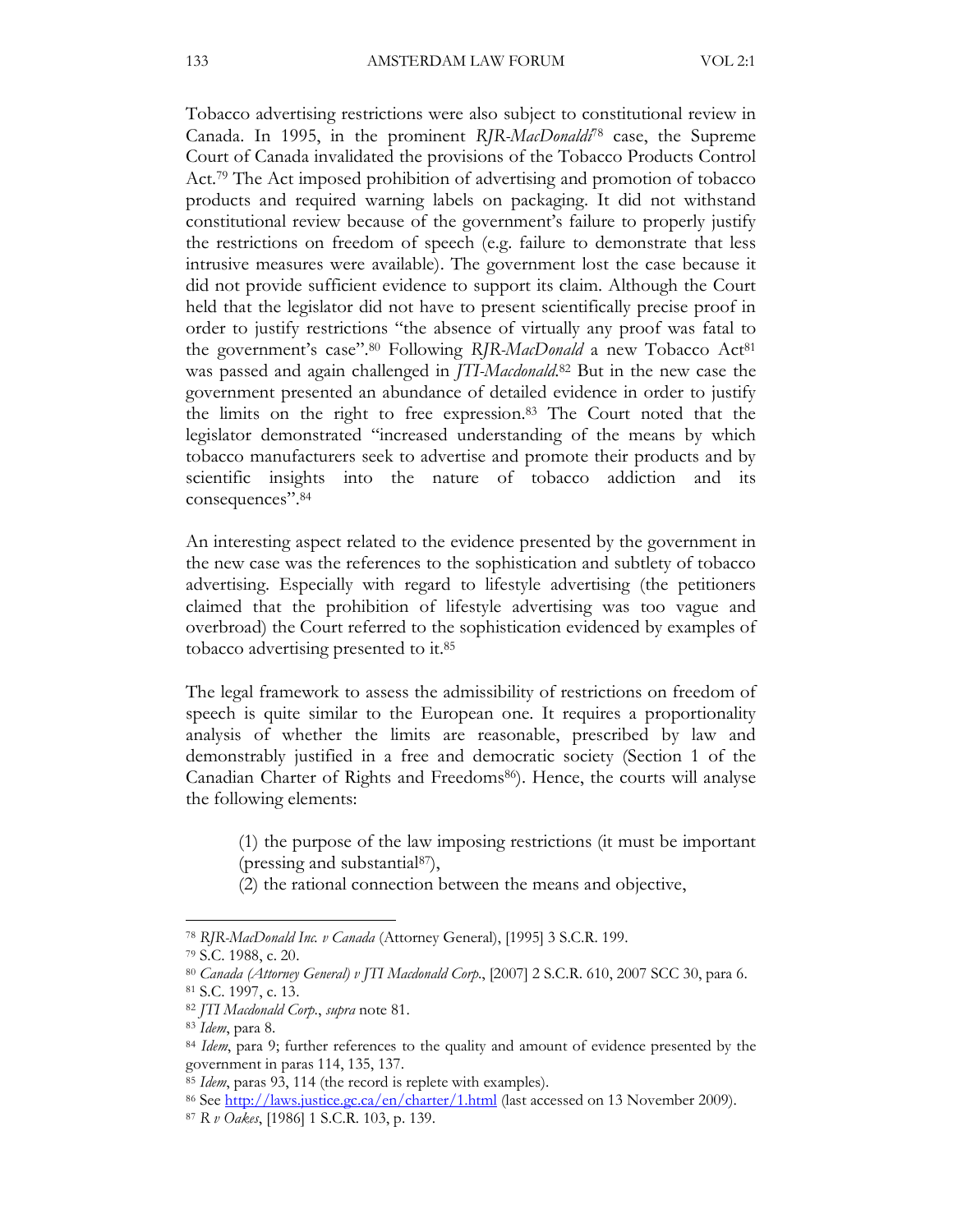(3) minimal impairment,

(4) proportionality of effects.

The Tobacco Act has three purposes: (1) to protect the health of Canadians and tackle public health problem, (2) to protect the young, and (3) to enhance public awareness of health hazards related to tobacco products. The Court noted that the objectives expressed in broad terms might pose problems in terms of proportionality analysis (difficult to demonstrate that means restricting the rights are justified). In the case at hand the objective has been expressed in both broad (1 above) and more narrow (2 and 3 above) terms and as the Court put it: "no one disputes the importance of this objective."88 The rational connection analysis is an inquiry into the link between the objective and means employed to achieve it and it seems to be rather uncontroversial in its application.<sup>89</sup>

Minimal impairment means that measures must be carefully tailored to achieve the objective pursued.90 Under the minimal impairment analysis the Canadian Supreme Court, like the ECJ, linked the reasonableness test with the complexity of the matter subject to regulation. The Court stated:

> "Crafting legislative solutions to complex problems is necessarily a complex task. (…) [O]n complex social issues, the minimal impairment requirement is met if Parliament has chosen one of several reasonable alternatives."<sup>91</sup>

The proportionality of effects analysis is about balancing the conflicting interests, i.e. objective to be achieved against the impact (effects) on the right in question.92 Courts examine the benefits that the measure might bring for a fundamentally important objective of collective good, the gravity of impairment of the right and the justification.<sup>93</sup>

The challenge in JTI Macdonald consisted of several claims related to different provisions of the Tobacco Act. For example, the provisions prohibiting promotion, the use of brand names in sponsorship, lifestyle advertising, or those ordering expansion of warnings on packages were challenged. The Court upheld government's prohibition on promotion of tobacco products explaining that it did not cover publication of legitimate scientific works. The term 'promotion' was interpreted as commercial promotion and scientific research was classified as neither commercial nor directed at consumers. The Court noted that a manufacturer would be prohibited from paying for a particular brand to be included in a commercial scientific work directed at consumers. This limitation would however withstand the constitutional

<sup>88</sup> JTI Macdonald Corp. (n 81 above), paras 37-8.

<sup>89</sup> Idem, para 40.

<sup>90</sup> Idem, para 42.

<sup>91</sup> Idem, para 43.

<sup>92</sup> Idem, para 45-6.

<sup>93</sup> Idem, paras 37, 45.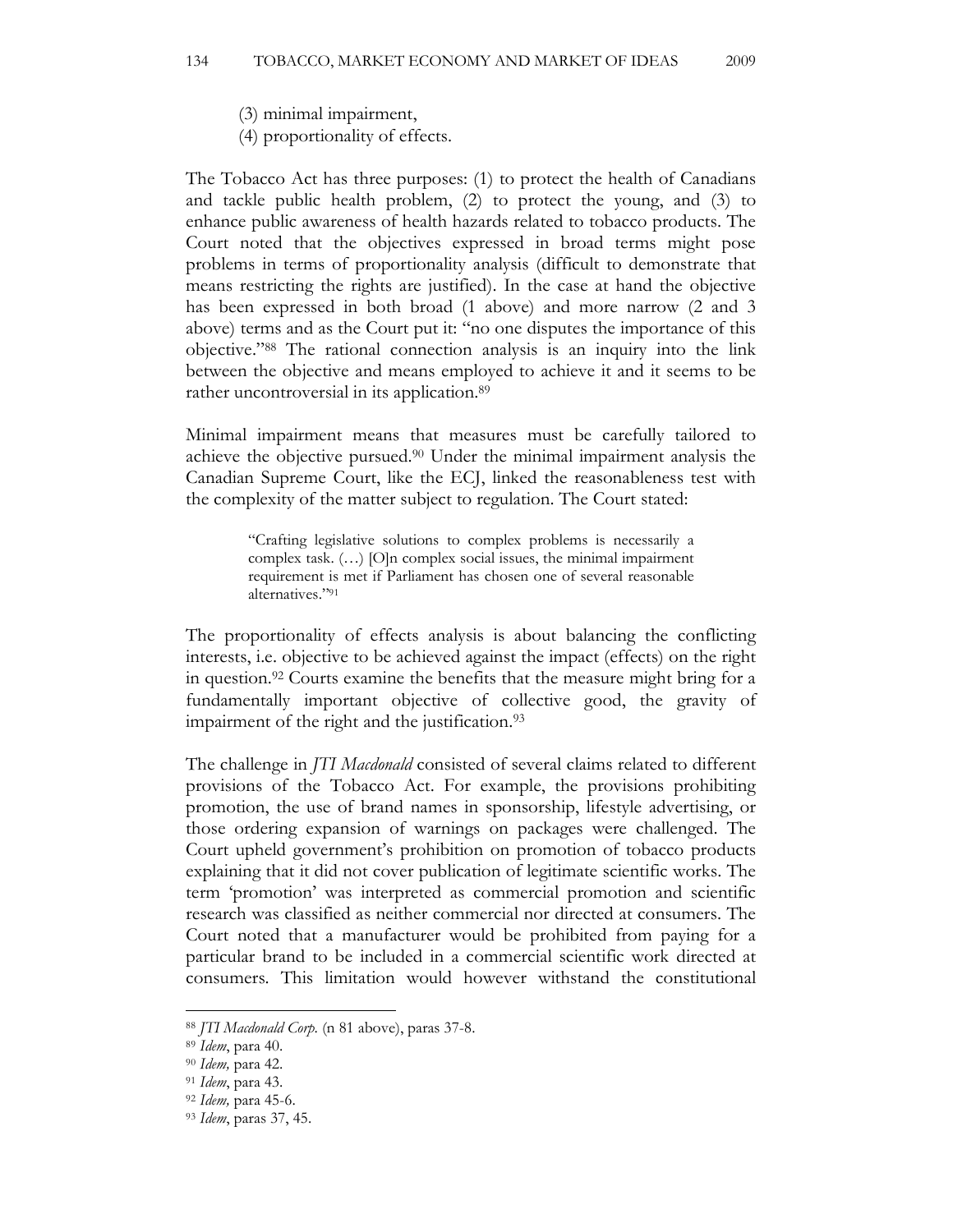scrutiny.<sup>94</sup> An important part of the Court's reasoning under the proportionality test was that the ban was not a total ban on advertising. It allowed information and brand preference advertising (exceptions are: advertising in places likely to be frequented by young people, in publications not directed to adults, lifestyle advertising, advertising creating reasonable grounds to believe that it could be appealing to young people as a group).<sup>95</sup> There are also quite a few referrals to 'low value speech'.96 Although the constitutional status of commercial speech in Canada has been recognised inter alia because it provides information necessary for consumers' purchasing decisions,97 the Canadian Supreme Court – unlike its US counterpart – did not analyse a lot this aspect of the freedom of expression. The rights of recipients of the speech are mentioned briefly. For example:

> "the prohibited speech is of low value. Information about tobacco products and the characteristics of brands may have some value to the consumer who is already addicted to tobacco. But it is not great."<sup>98</sup>

In relation to the prohibition of sponsorship by means of using corporate name the Court held that beneficial effects of the ban outweighed speech interests due to the limited value of expression at issue.<sup>99</sup>

The analysis demonstrates that the standards of protection of commercial speech are similar to those in Europe or the US. Seemingly the most important element of the (newest) case is the difference in how governments evidenced its position (studies, examples of advertising to demonstrate the level of sophistication and refinement of tobacco advertising). It seems that a similar reasoning was present in *Lorillard*. The US Supreme Court stated that "the broad sweep of the regulations indicates that the Attorney General did not carefully calculat[e] the costs and benefits associated with the burden on

<sup>94</sup> Idem, para 56.

<sup>95</sup> Idem, para 92.

<sup>96</sup> Idem, para 94.

<sup>97</sup> Ford v Quebec (Attorney General), [1988] 2 S.C.R. 712, at pp. 766-67; generally on the recognition of constitutional status of commercial speech see Irwin Toy Ltd. v Quebec (Attorney General), [1989] 1 S.C.R. 927.

<sup>98</sup> JTI Macdonald Corp. (n 81 above), para 94.

<sup>&</sup>lt;sup>99</sup> Idem, paras 127-8: "This is clear when the corporate name is connected with the brand name of a tobacco product. (The appellant argued that all the respondents have brand names that include portions of their corporate names; the respondents did not contradict this.) But even where there is no overt connection between the corporate name and the brand name of a tobacco product, the corporate name may serve to promote the sale of the tobacco product. Connections may be established in a variety of ways. The corporate name may, without referencing a brand name, nevertheless contain a reference to tobacco. Or the corporate name may have historically been associated with tobacco. The evidence established the tobacco industry's practice of using shell corporations as an element in brand identification. Associations between the parent company and the shell company may persist in the public mind. As a result, the corporate name in the sponsorship promotion or on the building or facility may evoke a connection with the shell company and its brand."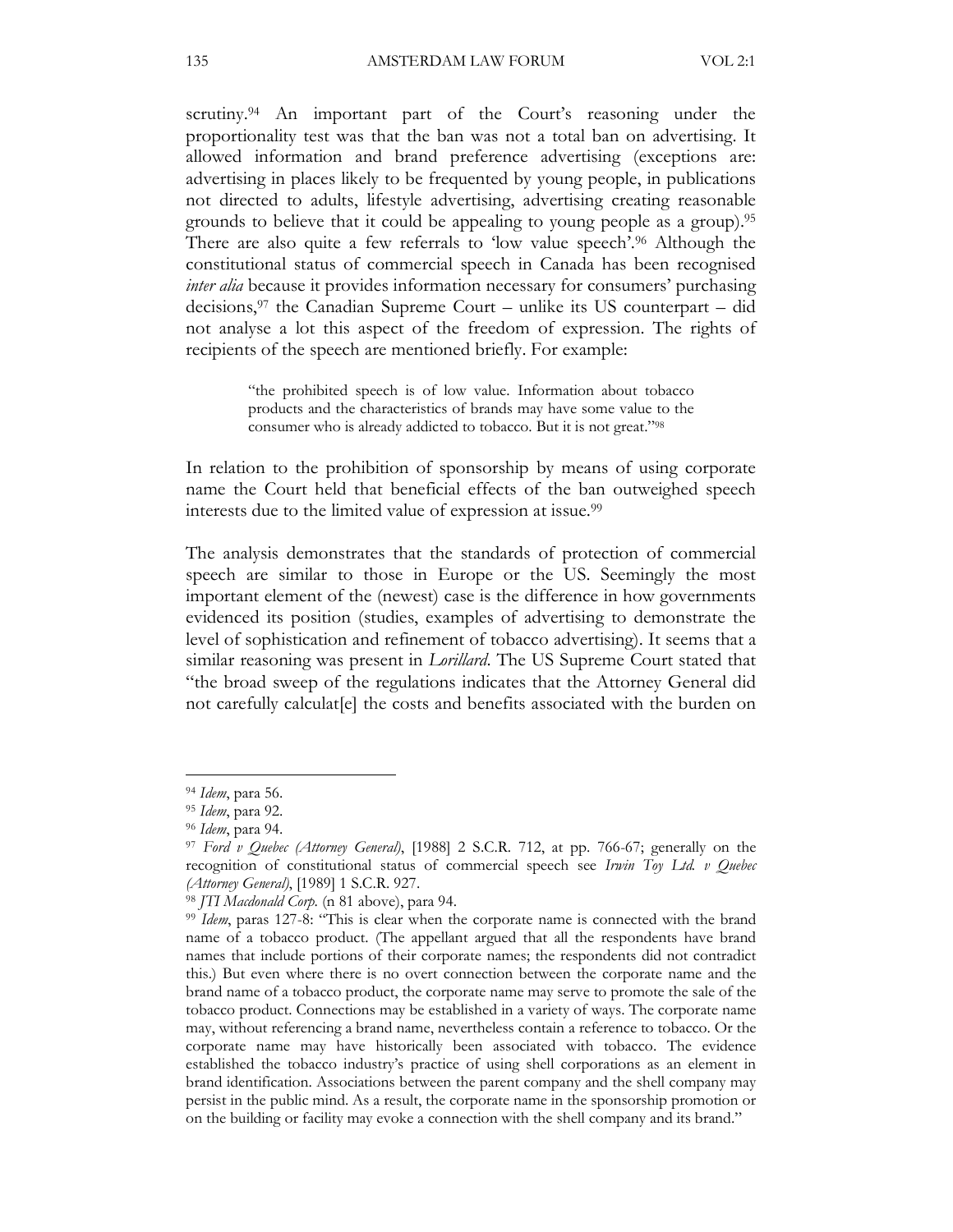speech imposed by the regulations."100 Further references to evidence followed like that "the State had ample opportunity to develop a record with regard to tailoring"101 or that "Attorney General has provided ample documentation of the problem with underage use of smokeless tobacco and cigars."<sup>102</sup>

#### Conclusion

There have been quite a few developments in the area of tobacco regulation in the recent years, both in terms of judicial decisions following challenges to tobacco advertising restrictions but most notably in terms of legislative action tightening the regulation of tobacco advertising and sales practices. The governments and parliaments in many countries have persistently and determinately intensified their anti-tobacco actions and programs.

Tobacco advertising cases contributed to the development of commercial speech doctrine, demonstrating the links and tensions between the market and freedom of speech. Commercial speech is, in the eyes of some, a 'sacrilege' of the notable world of freedom of speech. But as long as smoking remains a lawful activity, tobacco manufacturers will claim free speech rights, most notably the right to disseminate truthful and non-misleading information about their products in order to propose a commercial transaction.

The courts in the analysed legal systems apply the reasonableness test and analyse whether restrictions leave alternative channels of communication open. In all the analysed systems the courts accentuate that the advertising ban is not a total ban. Evidence to justify restrictions on speech (studies demonstrating effects of particular forms of communication on the level of consumption, examples of sophistication and subtlety of advertising) is crucial to the legislator's case.

Freedom of speech changes the dynamics of the market. Tobacco advertising restrictions have twofold impact. On the one hand, advertising restrictions impact the consumption level (it is their very purpose). The governmental action to raise public awareness of health hazards related to smoking impacts demand for tobacco products. On the other hand, advertising restrictions force tobacco manufacturers to develop new, more sophisticated advertising techniques. In view of the general trend of perfecting advertising techniques in many sectors, tobacco advertisers might face a more difficult task. However, the same is true for all sectors where health or social hazards lead to stricter advertising and marketing regulation (e.g. alcohol). There is also a general trend to introduce stricter advertising and marketing regulation which

<sup>&</sup>lt;sup>100</sup> Lorillard, 533 U.S. 525, 528 (2001) with reference to *Cincinnati v Discovery Network Inc.*, 507 U.S. 410, 417 (1993).

<sup>101</sup> Lorillard, 533 U.S. 525, 565 (2001).

<sup>102</sup> Lorillard, 533 U.S. 525, 528, 561 (2001).